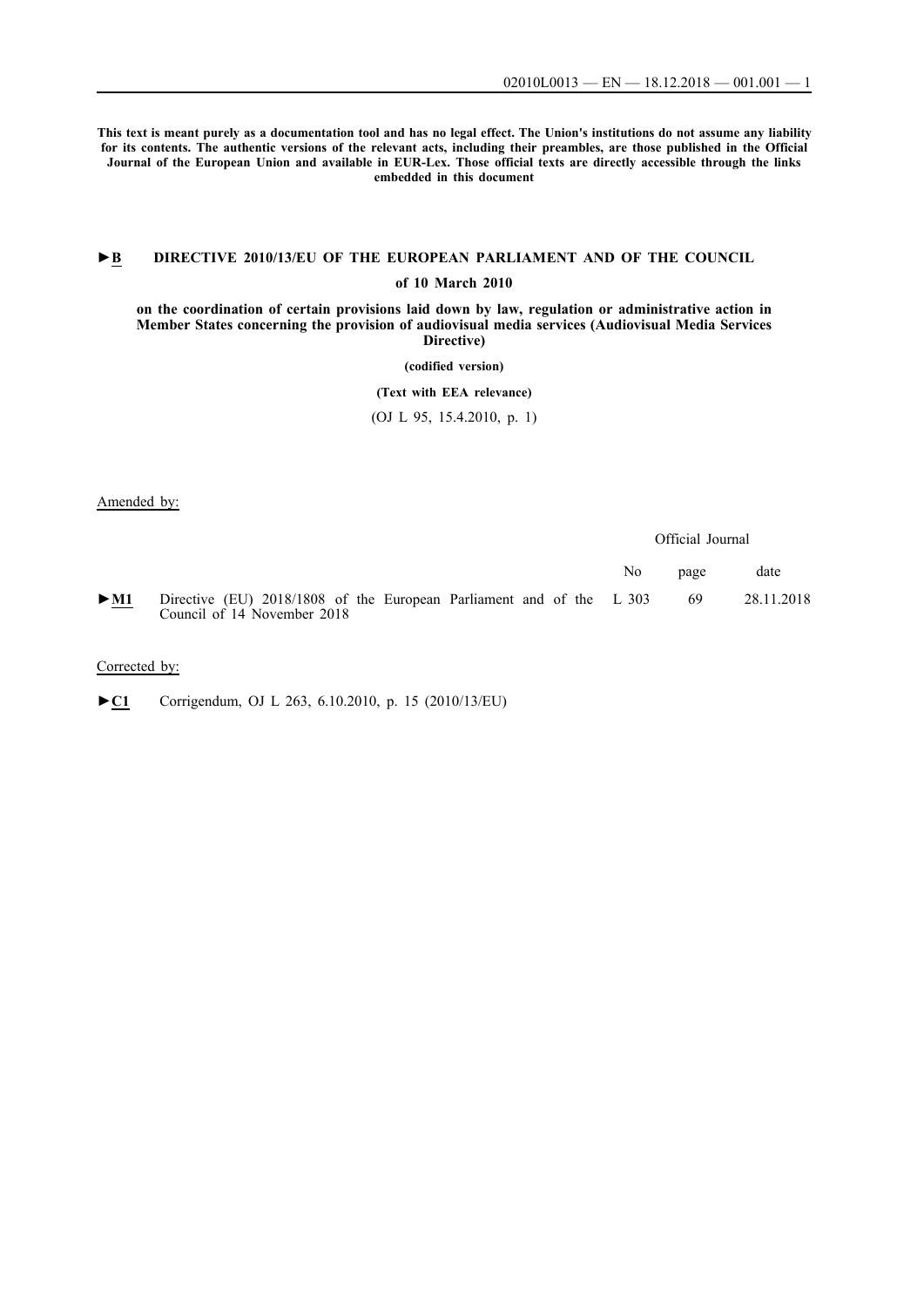#### **DIRECTIVE 2010/13/EU OF THE EUROPEAN PARLIAMENT AND OF THE COUNCIL**

#### **of 10 March 2010**

**on the coordination of certain provisions laid down by law, regulation or administrative action in Member States concerning the provision of audiovisual media services (Audiovisual Media Services Directive)**

#### **(codified version)**

#### **(Text with EEA relevance)**

#### CHAPTER I

#### **DEFINITIONS**

## *Article 1*

1. For the purposes of this Directive, the following definitions shall apply:

## **▼M1**

(a) 'audiovisual media service' means:

- (i) a service as defined by Articles 56 and 57 of the Treaty on the Functioning of the European Union, where the principal purpose of the service or a dissociable section thereof is devoted to providing programmes, under the editorial responsibility of a media service provider, to the general public, in order to inform, entertain or educate, by means of electronic communications networks within the meaning of point (a) of Article 2 of Directive 2002/21/EC; such an audiovisual media service is either a television broadcast as defined in point (e) of this paragraph or an on-demand audiovisual media service as defined in point (g) of this paragraph;
- (ii) audiovisual commercial communication;
- (aa) 'video-sharing platform service' means a service as defined by Articles 56 and 57 of the Treaty on the Functioning of the European Union, where the principal purpose of the service or of a dissociable section thereof or an essential functionality of the service is devoted to providing programmes, user-generated videos, or both, to the general public, for which the video-sharing platform provider does not have editorial responsibility, in order to inform, entertain or educate, by means of electronic communications networks within the meaning of point (a) of Article 2 of Directive 2002/21/EC and the organisation of which is determined by the video-sharing platform provider, including by automatic means or algorithms in particular by displaying, tagging and sequencing;
- (b) 'programme' means a set of moving images with or without sound constituting an individual item, irrespective of its length, within a schedule or a catalogue established by a media service provider, including feature-length films, video clips, sports events, situation comedies, documentaries, children's programmes and original drama;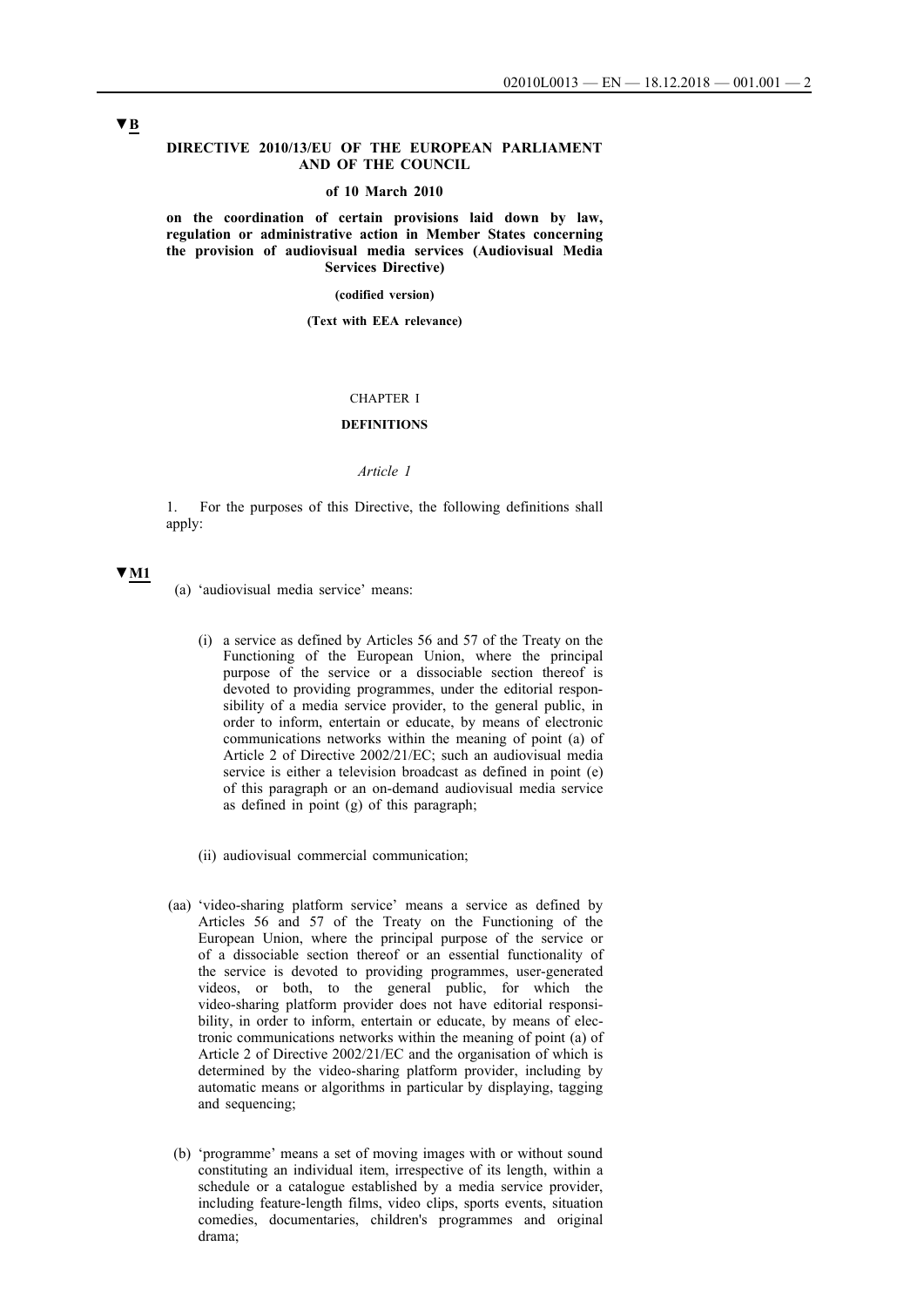- (ba) 'user-generated video' means a set of moving images with or without sound constituting an individual item, irrespective of its length, that is created by a user and uploaded to a video-sharing platform by that user or any other user;
- (bb) 'editorial decision' means a decision which is taken on a regular basis for the purpose of exercising editorial responsibility and linked to the day-to-day operation of the audiovisual media service;

### **▼B**

- (c) 'editorial responsibility' means the exercise of effective control both over the selection of the programmes and over their organisation either in a chronological schedule, in the case of television broadcasts, or in a catalogue, in the case of on-demand audiovisual media services. Editorial responsibility does not necessarily imply any legal liability under national law for the content or the services provided;
- (d) 'media service provider' means the natural or legal person who has editorial responsibility for the choice of the audiovisual content of the audiovisual media service and determines the manner in which it is organised;

#### **▼M1**

(da) 'video-sharing platform provider' means the natural or legal person who provides a video-sharing platform service;

#### **▼B**

- (e) 'television broadcasting' or 'television broadcast' (i.e. a linear audiovisual media service) means an audiovisual media service provided by a media service provider for simultaneous viewing of programmes on the basis of a programme schedule;
- (f) 'broadcaster' means a media service provider of television broadcasts;
- (g) 'on-demand audiovisual media service' (i.e. a non-linear audiovisual media service) means an audiovisual media service provided by a media service provider for the viewing of programmes at the moment chosen by the user and at his individual request on the basis of a catalogue of programmes selected by the media service provider;

## **▼M1**

(h) 'audiovisual commercial communication' means images with or without sound which are designed to promote, directly or indirectly, the goods, services or image of a natural or legal person pursuing an economic activity; such images accompany, or are included in, a programme or user-generated video in return for payment or for similar consideration or for self-promotional purposes. Forms of audiovisual commercial communication include, inter alia, television advertising, sponsorship, teleshopping and product placement;

### **▼B**

(i) 'television advertising' means any form of announcement broadcast whether in return for payment or for similar consideration or broadcast for self-promotional purposes by a public or private undertaking or natural person in connection with a trade, business, craft or profession in order to promote the supply of goods or services, including immovable property, rights and obligations, in return for payment;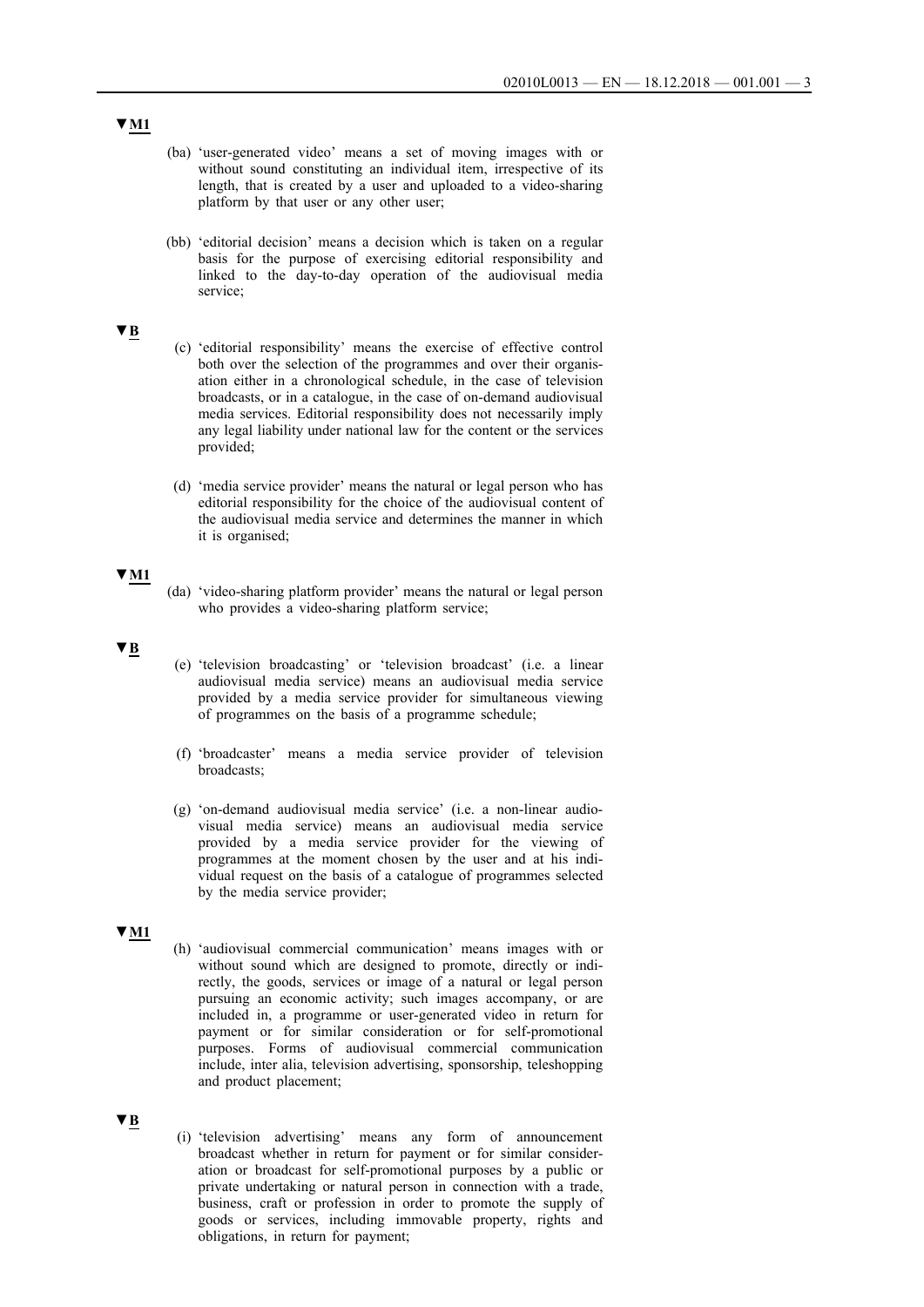(j) 'surreptitious audiovisual commercial communication' means the representation in words or pictures of goods, services, the name, the trade mark or the activities of a producer of goods or a provider of services in programmes when such representation is intended by the media service provider to serve as advertising and might mislead the public as to its nature. Such representation shall, in particular, be considered as intentional if it is done in return for payment or for similar consideration;

### **▼M1**

(k) 'sponsorship' means any contribution made by public or private undertakings or natural persons not engaged in providing audiovisual media services or video-sharing platform services or in producing audiovisual works to the financing of audiovisual media services, video-sharing platform services, user-generated videos or programmes with a view to promoting their name, trade mark, image, activities or products;

# **▼B**

(l) 'teleshopping' means direct offers broadcast to the public with a view to the supply of goods or services, including immovable property, rights and obligations, in return for payment;

#### **▼M1**

(m) 'product placement' means any form of audiovisual commercial communication consisting of the inclusion of, or reference to, a product, a service or the trade mark thereof so that it is featured within a programme or a user-generated video in return for payment or for similar consideration;

# **▼B**

- (n) 'European works' means the following:
	- (i) works originating in Member States;
	- (ii) works originating in European third States party to the European Convention on Transfrontier Television of the Council of Europe and fulfilling the conditions of paragraph 3;
	- (iii) works co-produced within the framework of agreements related to the audiovisual sector concluded between the Union and third countries and fulfilling the conditions defined in each of those agreements.

The application of the provisions of points  $(n)(ii)$  and  $(iii)$  of paragraph 1 shall be conditional on works originating in Member States not being the subject of discriminatory measures in the third country concerned.

3. The works referred to in points  $(n)(i)$  and  $(ii)$  of paragraph 1 are works mainly made with authors and workers residing in one or more of the States referred to in those provisions provided that they comply with one of the following three conditions:

- (i) they are made by one or more producers established in one or more of those States;
- (ii) the production of the works is supervised and actually controlled by one or more producers established in one or more of those States;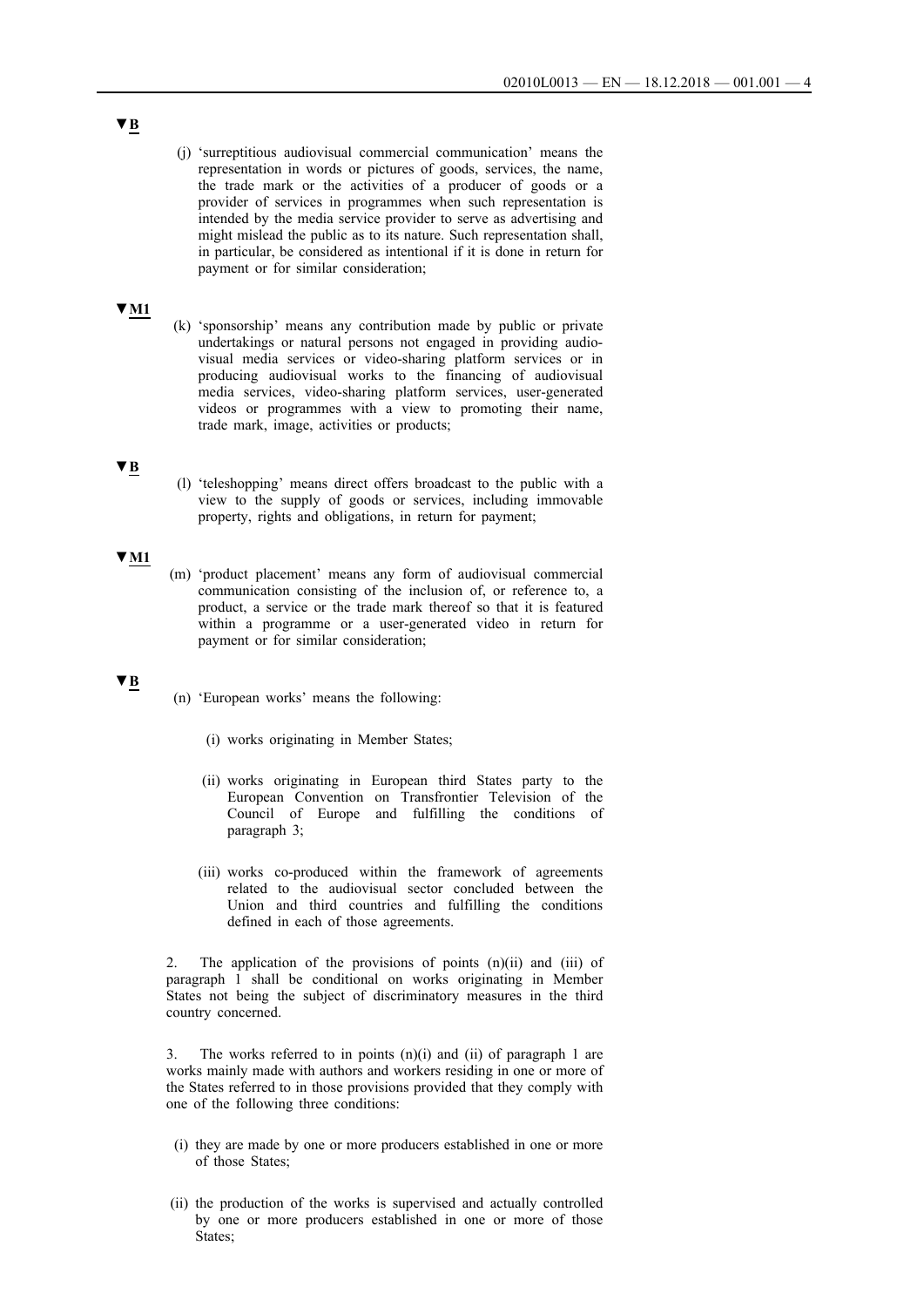(iii) the contribution of co-producers of those States to the total co-production costs is preponderant and the co-production is not controlled by one or more producers established outside those States.

4. Works that are not European works within the meaning of point (n) of paragraph 1 but that are produced within the framework of bilateral co-production agreements concluded between Member States and third countries shall be deemed to be European works provided that the co-producers from the Union supply a majority share of the total cost of production and that the production is not controlled by one or more producers established outside the territory of the Member States.

#### CHAPTER II

## **GENERAL PROVISIONS FOR AUDIOVISUAL MEDIA SERVICES**

**▼B**

**▼M1**

## *Article 2*

1. Each Member State shall ensure that all audiovisual media services transmitted by media service providers under its jurisdiction comply with the rules of the system of law applicable to audiovisual media services intended for the public in that Member State.

2. For the purposes of this Directive, the media service providers under the jurisdiction of a Member State are any of the following:

- (a) those established in that Member State in accordance with paragraph 3;
- (b) those to whom paragraph 4 applies.

3. For the purposes of this Directive, a media service provider shall be deemed to be established in a Member State in the following cases:

(a) the media service provider has its head office in that Member State and the editorial decisions about the audiovisual media service are taken in that Member State;

# **▼M1**

(b) if a media service provider has its head office in one Member State but editorial decisions on the audiovisual media service are taken in another Member State, the media service provider shall be deemed to be established in the Member State where a significant part of the workforce involved in the pursuit of the programme-related audiovisual media service activity operates. If a significant part of the workforce involved in the pursuit of the programme-related audiovisual media service activity operates in each of those Member States, the media service provider shall be deemed to be established in the Member State where it has its head office. If a significant part of the workforce involved in the pursuit of the programme-related audiovisual media service activity operates in neither of those Member States, the media service provider shall be deemed to be established in the Member State where it first began its activity in accordance with the law of that Member State, provided that it maintains a stable and effective link with the economy of that Member State;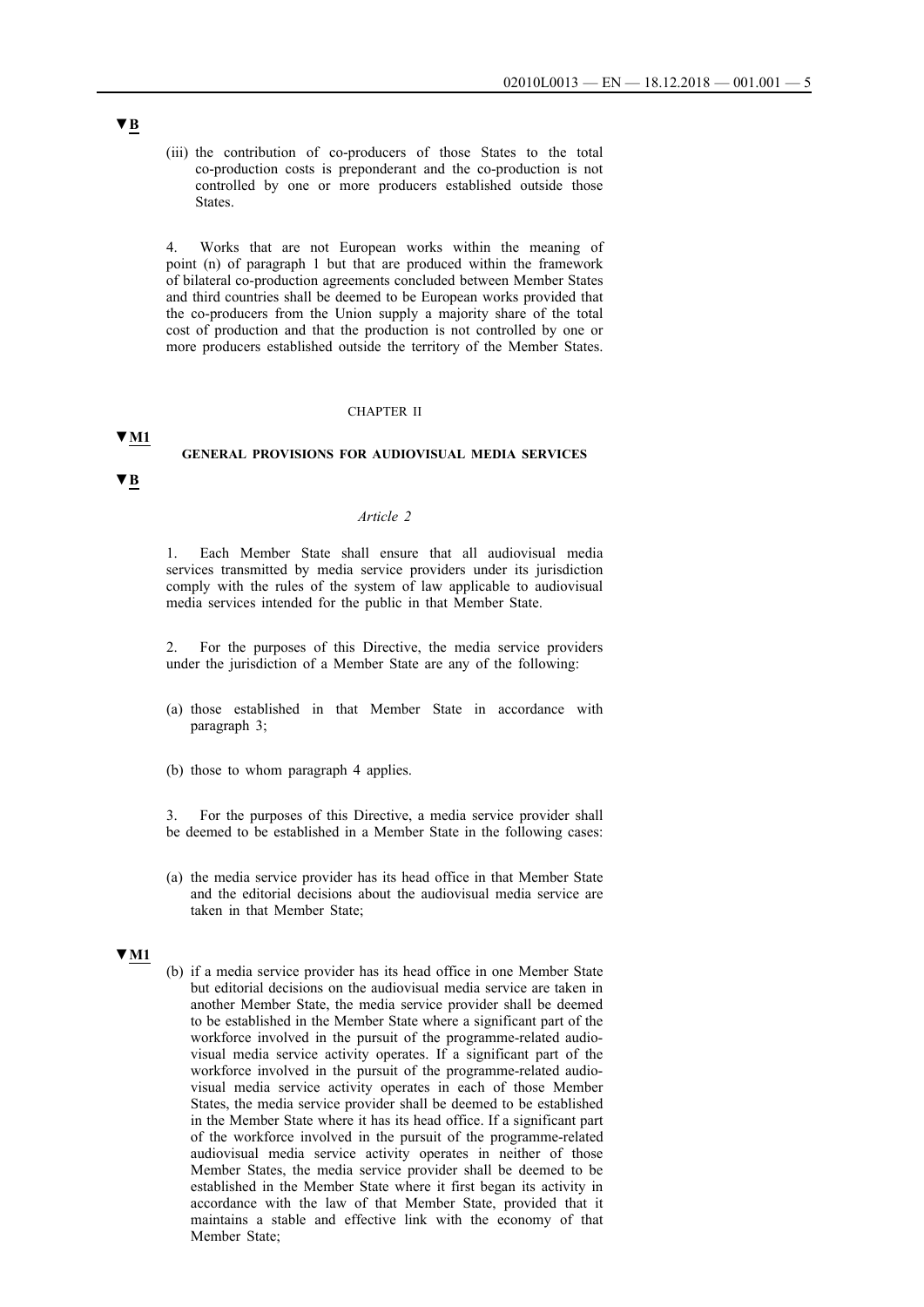(c) if a media service provider has its head office in a Member State but decisions on the audiovisual media service are taken in a third country, or vice versa, it shall be deemed to be established in the Member State concerned, provided that a significant part of the workforce involved in the pursuit of the audiovisual media service activity operates in that Member State.

4. Media service providers to whom the provisions of paragraph 3 are not applicable shall be deemed to be under the jurisdiction of a Member State in the following cases:

- (a) they use a satellite up-link situated in that Member State;
- (b) although they do not use a satellite up-link situated in that Member State, they use satellite capacity appertaining to that Member State.

5. If the question as to which Member State has jurisdiction cannot be determined in accordance with paragraphs 3 and 4, the competent Member State shall be that in which the media service provider is established within the meaning of Articles 49 to 55 of the Treaty on the Functioning of the European Union.

## **▼M1**

5a. Member States shall ensure that media service providers inform the competent national regulatory authorities or bodies about any changes that may affect the determination of jurisdiction in accordance with paragraphs 2, 3 and 4.

5b. Member States shall establish and maintain an up-to-date list of the media service providers under their jurisdiction and indicate on which of the criteria set out in paragraphs 2 to 5 their jurisdiction is based. Member States shall communicate that list, including any updates thereto, to the Commission.

The Commission shall ensure that such lists are made available in a centralised database. In the event of inconsistencies between the lists, the Commission shall contact the Member States concerned in order to find a solution. The Commission shall ensure that the national regulatory authorities or bodies have access to that database. The Commission shall make information in the database publicly available.

5c. Where, in applying Article 3 or 4, the Member States concerned do not agree on which Member State has jurisdiction, they shall bring the matter to the Commission's attention without undue delay. The Commission may request the European Regulators Group for Audiovisual Media Services (ERGA) to provide an opinion on the matter in accordance with point (d) of Article 30b(3). ERGA shall provide such an opinion within 15 working days from the submission of the Commission's request. The Commission shall keep the Contact Committee established by Article 29 duly informed.

When the Commission adopts a decision pursuant to Article 3(2) or (3), or Article 4(5), it shall also decide which Member State has jurisdiction.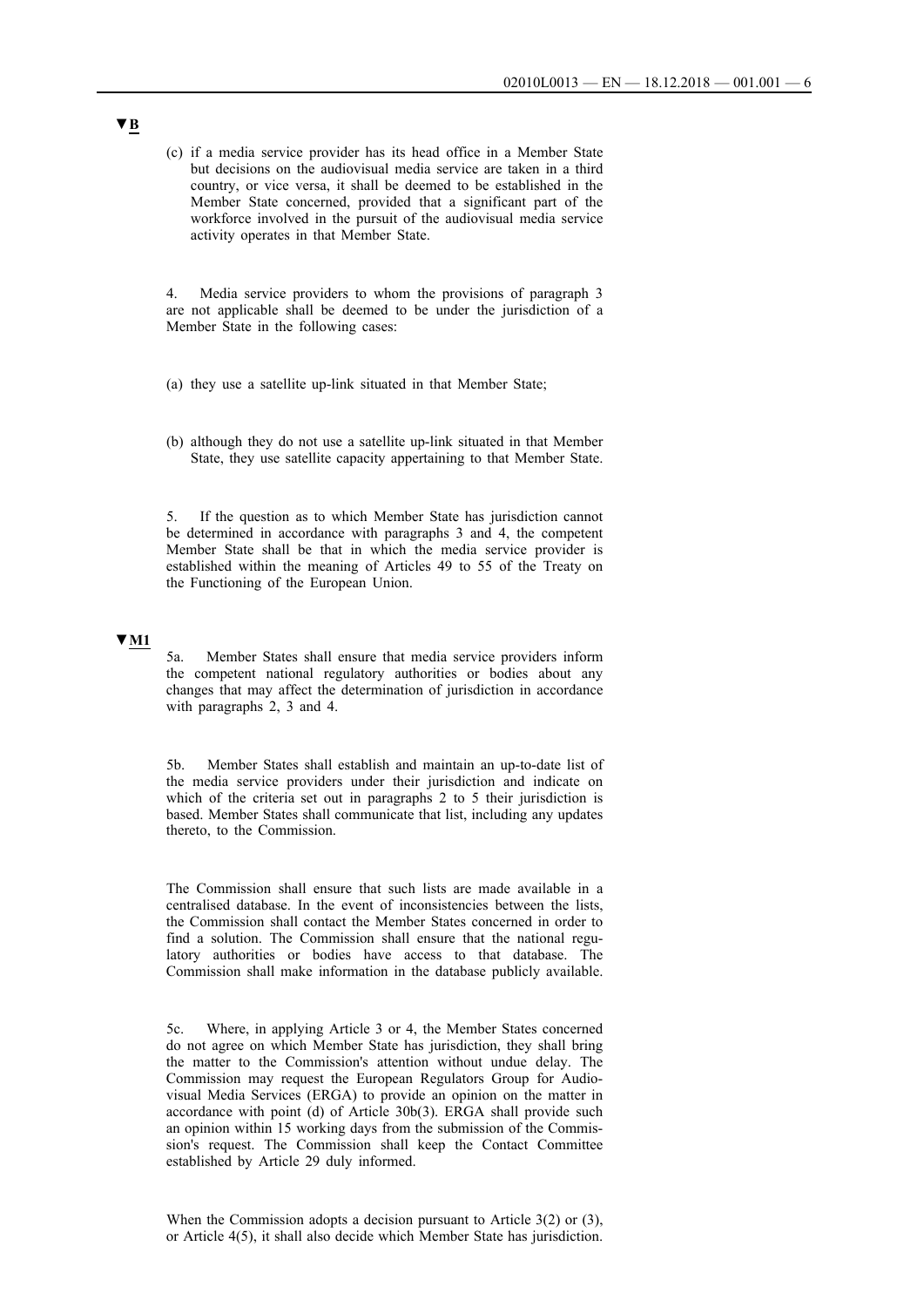6. This Directive does not apply to audiovisual media services intended exclusively for reception in third countries and which are not received with standard consumer equipment directly or indirectly by the public in one or more Member States.

# **▼M1**

#### *Article 3*

1. Member States shall ensure freedom of reception and shall not restrict retransmissions on their territory of audiovisual media services from other Member States for reasons which fall within the fields coordinated by this Directive.

2. A Member State may provisionally derogate from paragraph 1 of this Article where an audiovisual media service provided by a media service provider under the jurisdiction of another Member State manifestly, seriously and gravely infringes point (a) of Article 6(1) or Article 6a(1) or prejudices or presents a serious and grave risk of prejudice to public health.

The derogation referred to in the first subparagraph shall be subject to the following conditions:

- (a) during the previous 12 months, the media service provider has on at least two prior occasions already performed one or more instances of conduct described in the first subparagraph;
- (b) the Member State concerned has notified the media service provider, the Member State having jurisdiction over that provider and the Commission in writing of the alleged infringements and of the proportionate measures it intends to take should any such infringement occur again;
- (c) the Member State concerned has respected the right of defence of the media service provider and, in particular, has given that provider the opportunity to express its views on the alleged infringements; and
- (d) consultations with the Member State having jurisdiction over the media service provider and the Commission have not resulted in an amicable settlement within one month of the Commission's receipt of the notification referred to in point (b).

Within three months of the receipt of the notification of the measures taken by the Member State concerned and after having requested ERGA to provide an opinion in accordance with point (d) of Article 30b(3), the Commission shall take a decision on whether those measures are compatible with Union law. The Commission shall keep the Contact Committee duly informed. Where the Commission decides that those measures are not compatible with Union law, it shall require the Member State concerned to put an end to the measures in question as a matter of urgency.

3. A Member State may provisionally derogate from paragraph 1 of this Article where an audiovisual media service provided by a media service provider under the jurisdiction of another Member State manifestly, seriously and gravely infringes point (b) of Article 6(1) or prejudices or presents a serious and grave risk of prejudice to public security, including the safeguarding of national security and defence.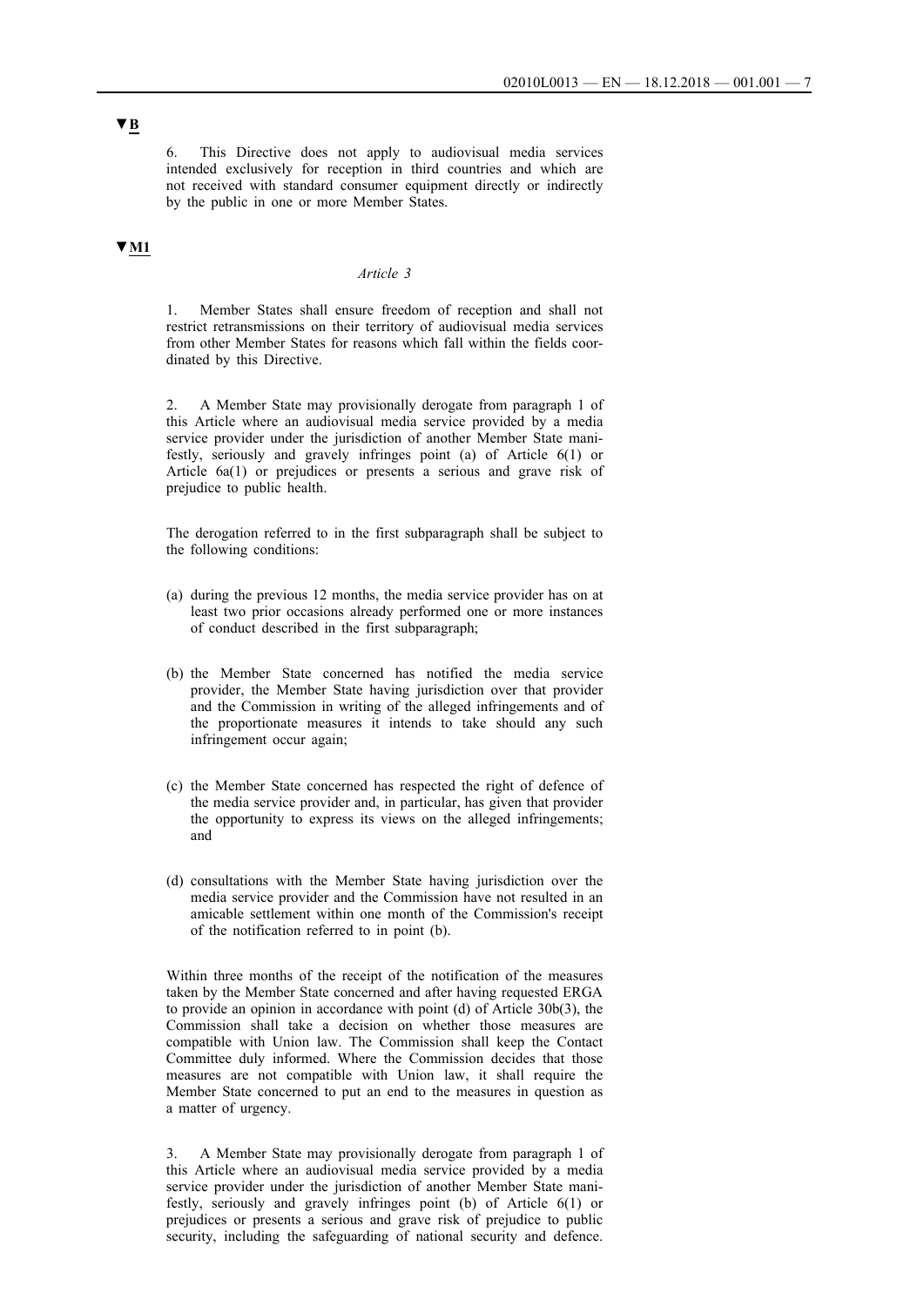The derogation referred to in the first subparagraph shall be subject to the following conditions:

(a) during the previous 12 months the conduct referred to in the first subparagraph occurred at least on one prior occasion;

and

(b) the Member State concerned has notified the media service provider, the Member State having jurisdiction over that provider and the Commission in writing of the alleged infringement and of the proportionate measures it intends to take should any such infringement occur again.

The Member State concerned shall respect the rights of defence of the media service provider concerned and, in particular, give that provider the opportunity to express its views on the alleged infringements.

Within three months of the receipt of the notification of the measures taken by the Member State concerned and after having requested ERGA to provide an opinion in accordance with point (d) of Article 30b(3), the Commission shall take a decision on whether those measures are compatible with Union law. The Commission shall keep the Contact Committee duly informed. Where the Commission decides that those measures are not compatible with Union law, it shall require the Member State concerned to put an end to the measures in question as a matter of urgency.

4. Paragraphs 2 and 3 shall be without prejudice to the application of any procedure, remedy or sanction to the infringements in question in the Member State which has jurisdiction over the media service provider concerned.

5. Member States may, in urgent cases, no later than one month after the alleged infringement, derogate from the conditions laid down in points (a) and (b) of paragraph 3. Where this is the case, the measures taken shall be notified in the shortest possible time to the Commission and to the Member State under whose jurisdiction the media service provider falls, indicating the reasons for which the Member State considers that there is urgency. The Commission shall examine the compatibility of the notified measures with Union law in the shortest possible time. Where it comes to the conclusion that the measures are incompatible with Union law, the Commission shall require the Member State in question to urgently put an end to those measures.

6. If the Commission lacks information necessary to take a decision pursuant to paragraph 2 or 3, it shall, within one month of the receipt of the notification, request from the Member State concerned all information necessary to reach that decision. The time limit within which the Commission is to take the decision shall be suspended until that Member State has provided such necessary information. In any case, the suspension of the time limit shall not last longer than one month.

7. Member States and the Commission shall regularly exchange experiences and best practices regarding the procedure set out in this Article in the framework of the Contact Committee and ERGA.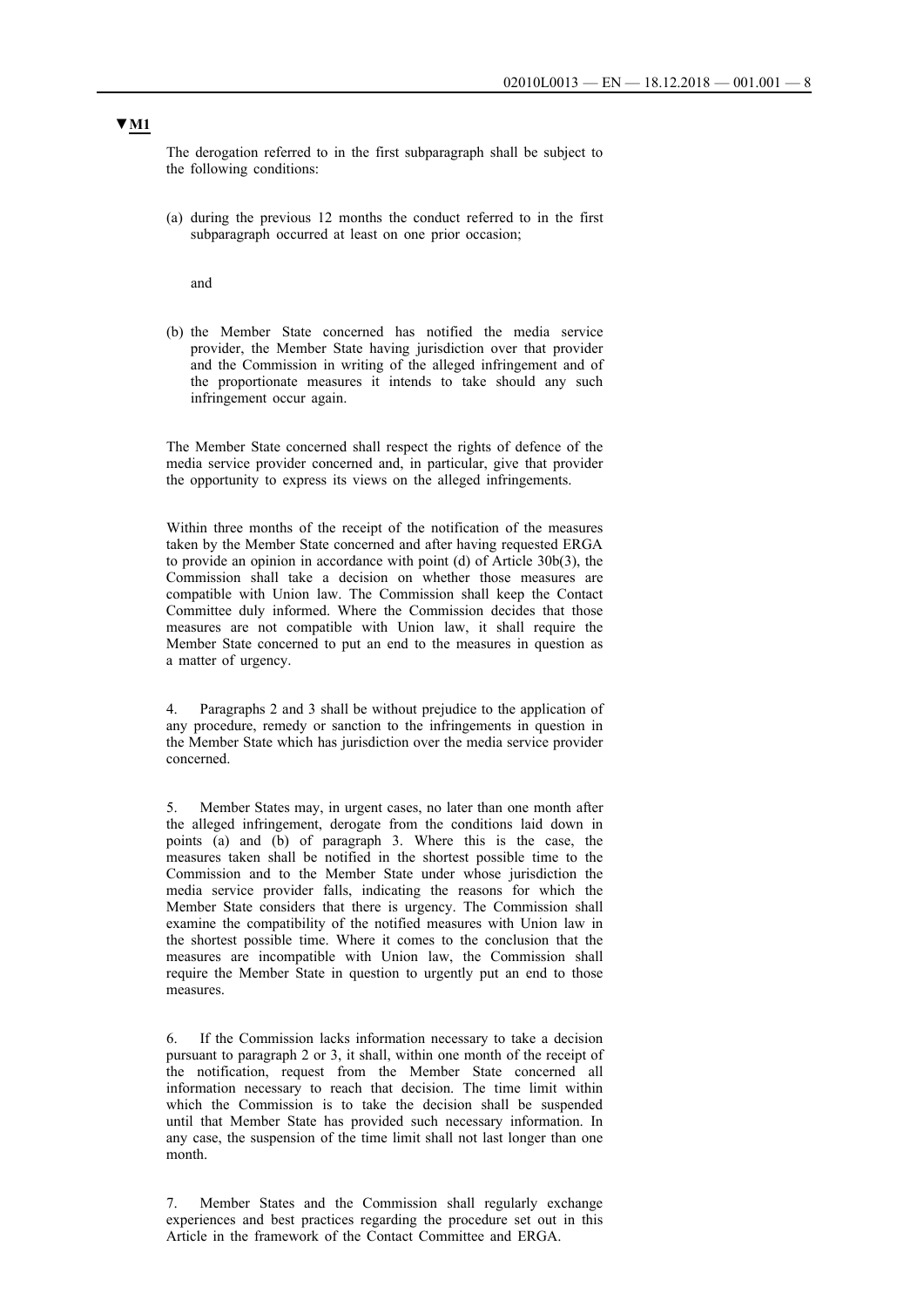#### *Article 4*

1. Member States shall remain free to require media service providers under their jurisdiction to comply with more detailed or stricter rules in the fields coordinated by this Directive, provided that such rules are in compliance with Union law.

- 2. Where a Member State:
- (a) has exercised its freedom under paragraph 1 to adopt more detailed or stricter rules of general public interest; and
- (b) assesses that a media service provider under the jurisdiction of another Member State provides an audiovisual media service which is wholly or mostly directed towards its territory,

it may request the Member State having jurisdiction to address any problems identified in relation to this paragraph. Both Member States shall cooperate sincerely and swiftly with a view to achieving a mutually satisfactory solution.

Upon receiving a substantiated request under the first subparagraph, the Member State having jurisdiction shall request the media service provider to comply with the rules of general public interest in question. The Member State having jurisdiction shall regularly inform the requesting Member State of the steps taken to address the problems identified. Within two months of the receipt of the request, the Member State having jurisdiction shall inform the requesting Member State and the Commission of the results obtained and explain the reasons where a solution could not be found.

Either Member State may invite the Contact Committee to examine the case at any time.

The Member State concerned may adopt appropriate measures against the media service provider concerned where:

- (a) it assesses that the results achieved through the application of paragraph 2 are not satisfactory; and
- (b) it has adduced evidence showing that the media service provider in question has established itself in the Member State having jurisdiction in order to circumvent the stricter rules, in the fields coordinated by this Directive, which would be applicable to it if it were established in the Member State concerned; such evidence shall allow for such circumvention to be reasonably established, without the need to prove the media service provider's intention to circumvent those stricter rules.

Such measures shall be objectively necessary, applied in a non-discriminatory manner and proportionate to the objectives which they pursue.

4. A Member State may take measures pursuant to paragraph 3 only where the following conditions are met:

(a) it has notified the Commission and the Member State in which the media service provider is established of its intention to take such measures while substantiating the grounds on which it bases its assessment;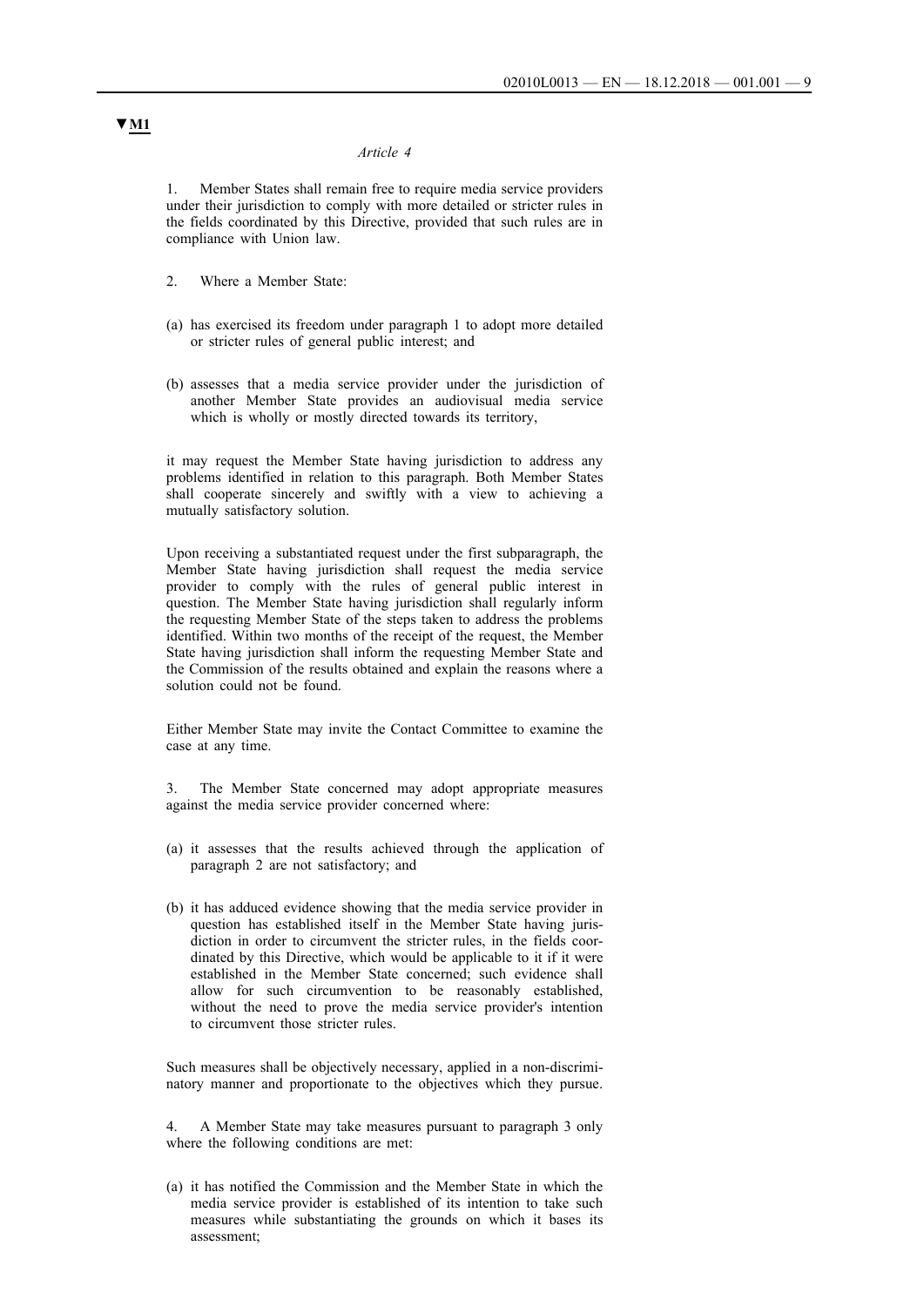- (b) it has respected the rights of defence of the media service provider concerned and, in particular, has given that media service provider the opportunity to express its views on the alleged circumvention and the measures the notifying Member State intends to take; and
- (c) the Commission has decided, after having requested ERGA to provide an opinion in accordance with point (d) of Article 30b(3), that the measures are compatible with Union law, in particular that assessments made by the Member State taking the measures under paragraphs 2 and 3 of this Article are correctly founded; the Commission shall keep the Contact Committee duly informed.

5. Within three months of the receipt of the notification provided for in point (a) of paragraph 4, the Commission shall take the decision on whether those measures are compatible with Union law. Where the Commission decides that those measures are not compatible with Union law, it shall require the Member State concerned to refrain from taking the intended measures.

If the Commission lacks information necessary to take the decision pursuant to the first subparagraph, it shall, within one month of the receipt of the notification, request from the Member State concerned all information necessary to reach that decision. The time limit within which the Commission is to take the decision shall be suspended until that Member State has provided such necessary information. In any case, the suspension of the time limit shall not last longer than one month.

6. Member States shall, by appropriate means, ensure, within the framework of their national law, that media service providers under their jurisdiction effectively comply with this Directive.

7. Directive 2000/31/EC shall apply unless otherwise provided for in this Directive. In the event of a conflict between Directive 2000/31/EC and this Directive, this Directive shall prevail, unless otherwise provided for in this Directive.

#### *Article 4a*

1. Member States shall encourage the use of co-regulation and the fostering of self-regulation through codes of conduct adopted at national level in the fields coordinated by this Directive to the extent permitted by their legal systems. Those codes shall:

- (a) be such that they are broadly accepted by the main stakeholders in the Member States concerned;
- (b) clearly and unambiguously set out their objectives;
- (c) provide for regular, transparent and independent monitoring and evaluation of the achievement of the objectives aimed at; and
- (d) provide for effective enforcement including effective and proportionate sanctions.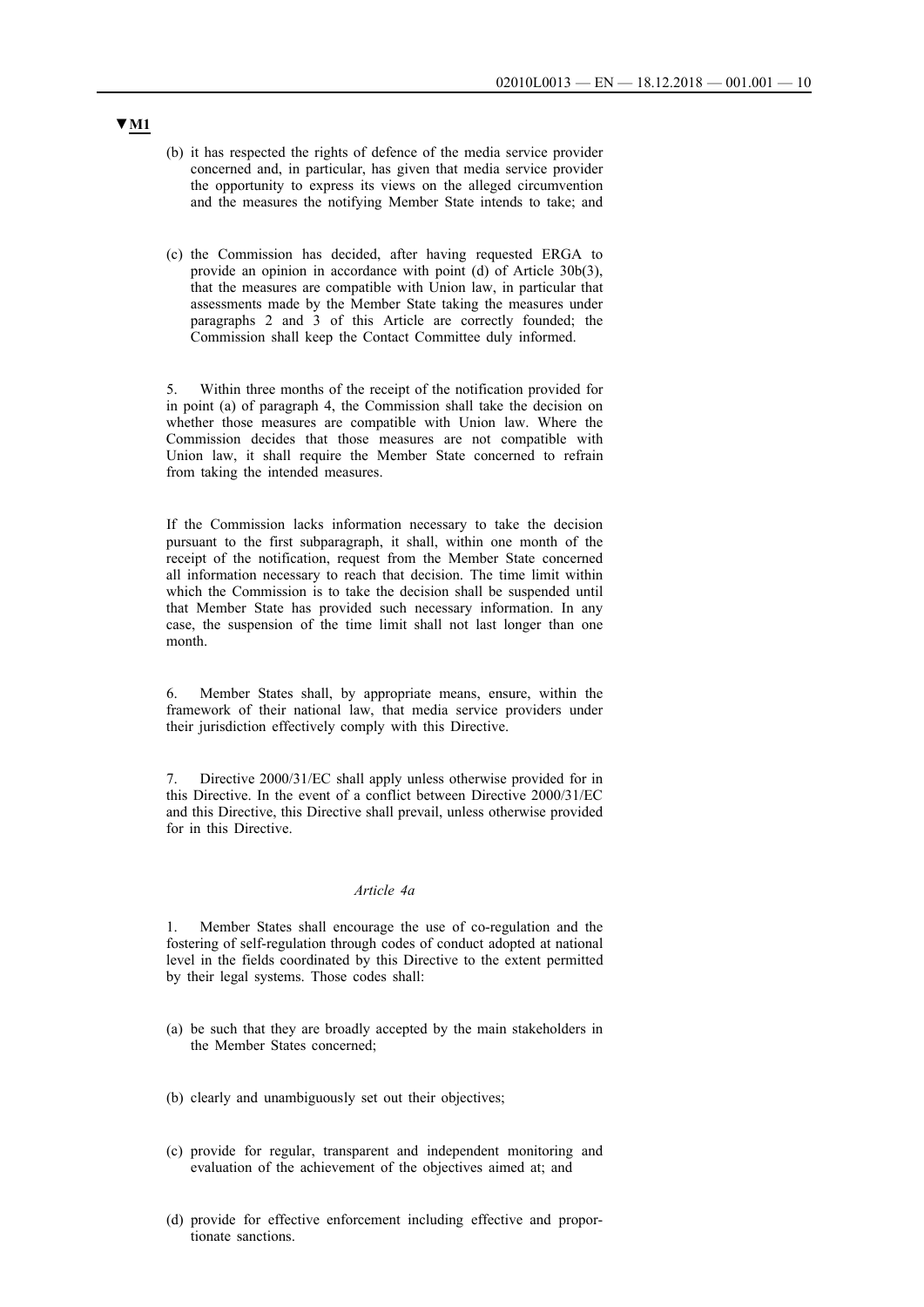2. Member States and the Commission may foster self-regulation through Union codes of conduct drawn up by media service providers, video-sharing platform service providers or organisations representing them, in cooperation, as necessary, with other sectors such as industry, trade, professional and consumer associations or organisations. Those codes shall be such that they are broadly accepted by the main stakeholders at Union level and shall comply with points (b) to (d) of paragraph 1. The Union codes of conduct shall be without prejudice to the national codes of conduct.

In cooperation with the Member States, the Commission shall facilitate the development of Union codes of conduct, where appropriate, in accordance with the principles of subsidiarity and proportionality.

The signatories of Union codes of conduct shall submit the drafts of those codes and amendments thereto to the Commission. The Commission shall consult the Contact Committee on those draft codes or amendments thereto.

The Commission shall make the Union codes of conduct publicly available and may give them appropriate publicity.

3. Member States shall remain free to require media service providers under their jurisdiction to comply with more detailed or stricter rules in compliance with this Directive and Union law, including where their national independent regulatory authorities or bodies conclude that any code of conduct or parts thereof have proven not to be sufficiently effective. Member States shall report such rules to the Commission without undue delay.

# **▼B**

**▼M1**

## CHAPTER III

# **PROVISIONS APPLICABLE TO AUDIOVISUAL MEDIA SERVICES**

#### *Article 5*

1. Each Member State shall ensure that a media service provider under its jurisdiction shall make easily, directly and permanently accessible to the recipients of a service at least the following information:

(a) its name;

- (b) the geographical address at which it is established;
- (c) the details, including its email address or website, which allow it to be contacted rapidly in a direct and effective manner;
- (d) the Member State having jurisdiction over it and the competent regulatory authorities or bodies or supervisory bodies.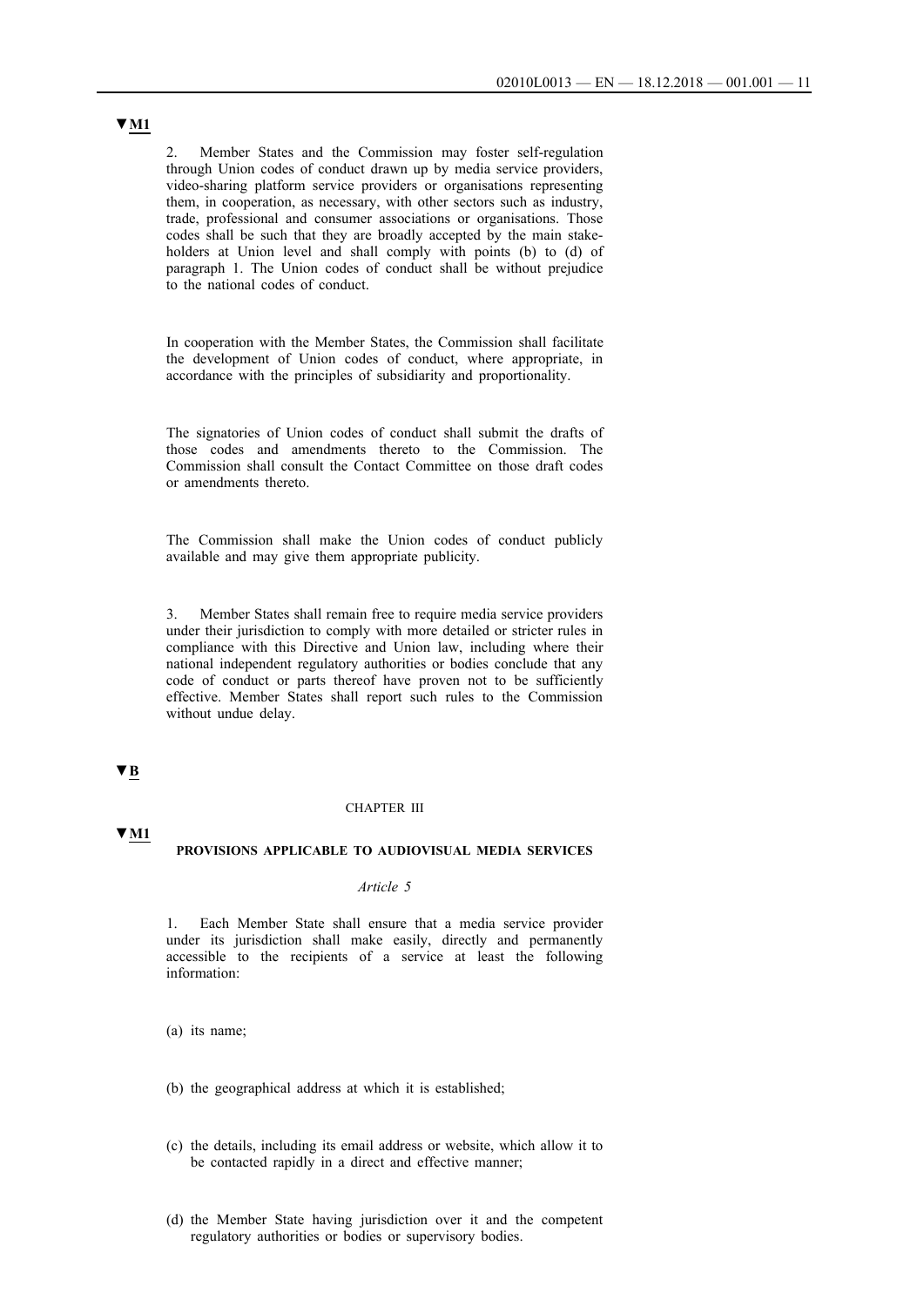2. Member States may adopt legislative measures providing that, in addition to the information listed in paragraph 1, media service providers under their jurisdiction make accessible information concerning their ownership structure, including the beneficial owners. Such measures shall respect the fundamental rights concerned, such as the private and family life of beneficial owners. Such measures shall be necessary and proportionate and shall aim to pursue an objective of general interest.

#### *Article 6*

1. Without prejudice to the obligation of Member States to respect and protect human dignity, Member States shall ensure by appropriate means that audiovisual media services provided by media service providers under their jurisdiction do not contain any:

- (a) incitement to violence or hatred directed against a group of persons or a member of a group based on any of the grounds referred to in Article 21 of the Charter;
- (b) public provocation to commit a terrorist offence as set out in Article 5 of Directive (EU) 2017/541.

2. The measures taken for the purposes of this Article shall be necessary and proportionate and shall respect the rights and observe principles set out in the Charter.

#### *Article 6a*

1. Member States shall take appropriate measures to ensure that audiovisual media services provided by media service providers under their jurisdiction which may impair the physical, mental or moral development of minors are only made available in such a way as to ensure that minors will not normally hear or see them. Such measures may include selecting the time of the broadcast, age verification tools or other technical measures. They shall be proportionate to the potential harm of the programme.

The most harmful content, such as gratuitous violence and pornography, shall be subject to the strictest measures.

2. Personal data of minors collected or otherwise generated by media service providers pursuant to paragraph 1 shall not be processed for commercial purposes, such as direct marketing, profiling and behaviourally targeted advertising.

3. Member States shall ensure that media service providers provide sufficient information to viewers about content which may impair the physical, mental or moral development of minors. For this purpose, media service providers shall use a system describing the potentially harmful nature of the content of an audiovisual media service.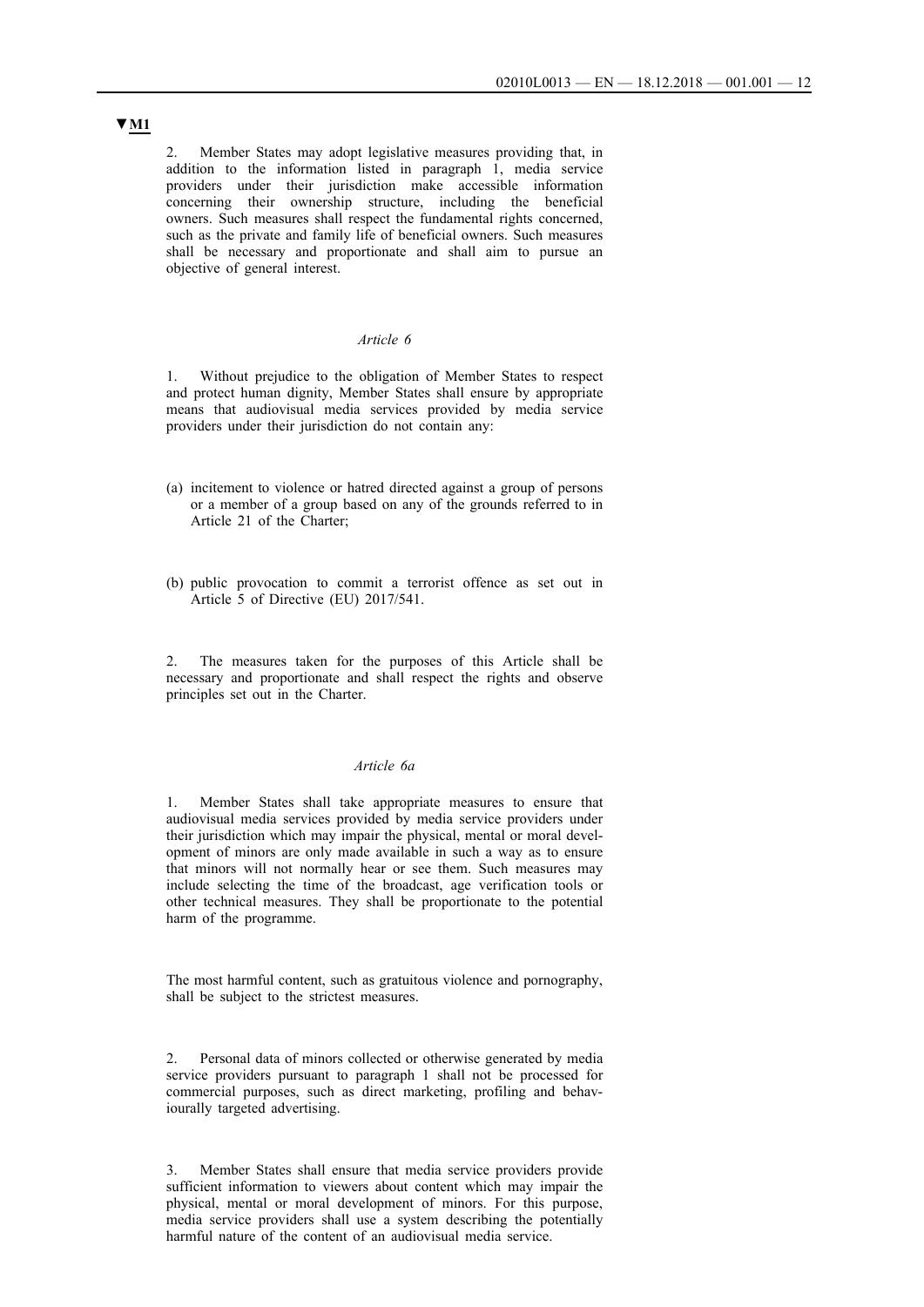For the implementation of this paragraph, Member States shall encourage the use of co-regulation as provided for in Article 4a(1).

4. The Commission shall encourage media service providers to exchange best practices on co-regulatory codes of conduct. Member States and the Commission may foster self-regulation, for the purposes of this Article, through Union codes of conduct as referred to in Article 4a(2).

# *Article 7*

1. Member States shall ensure, without undue delay, that services provided by media service providers under their jurisdiction are made continuously and progressively more accessible to persons with disabilities through proportionate measures.

2. Member States shall ensure that media service providers report on a regular basis to the national regulatory authorities or bodies on the implementation of the measures referred to in paragraph 1. By 19 December 2022 and every three years thereafter, Member States shall report to the Commission on the implementation of paragraph 1.

3. Member States shall encourage media service providers to develop accessibility action plans in respect of continuously and progressively making their services more accessible to persons with disabilities. Any such action plan shall be communicated to national regulatory authorities or bodies.

4. Each Member State shall designate a single, easily accessible, including by persons with disabilities, and publicly available online point of contact for providing information and receiving complaints regarding any accessibility issues referred to in this Article.

5. Member States shall ensure that emergency information, including public communications and announcements in natural disaster situations, which is made available to the public through audiovisual media services, is provided in a manner which is accessible to persons with disabilities.

## *Article 7a*

Member States may take measures to ensure the appropriate prominence of audiovisual media services of general interest.

#### *Article 7b*

Member States shall take appropriate and proportionate measures to ensure that audiovisual media services provided by media service providers are not, without the explicit consent of those providers, overlaid for commercial purposes or modified.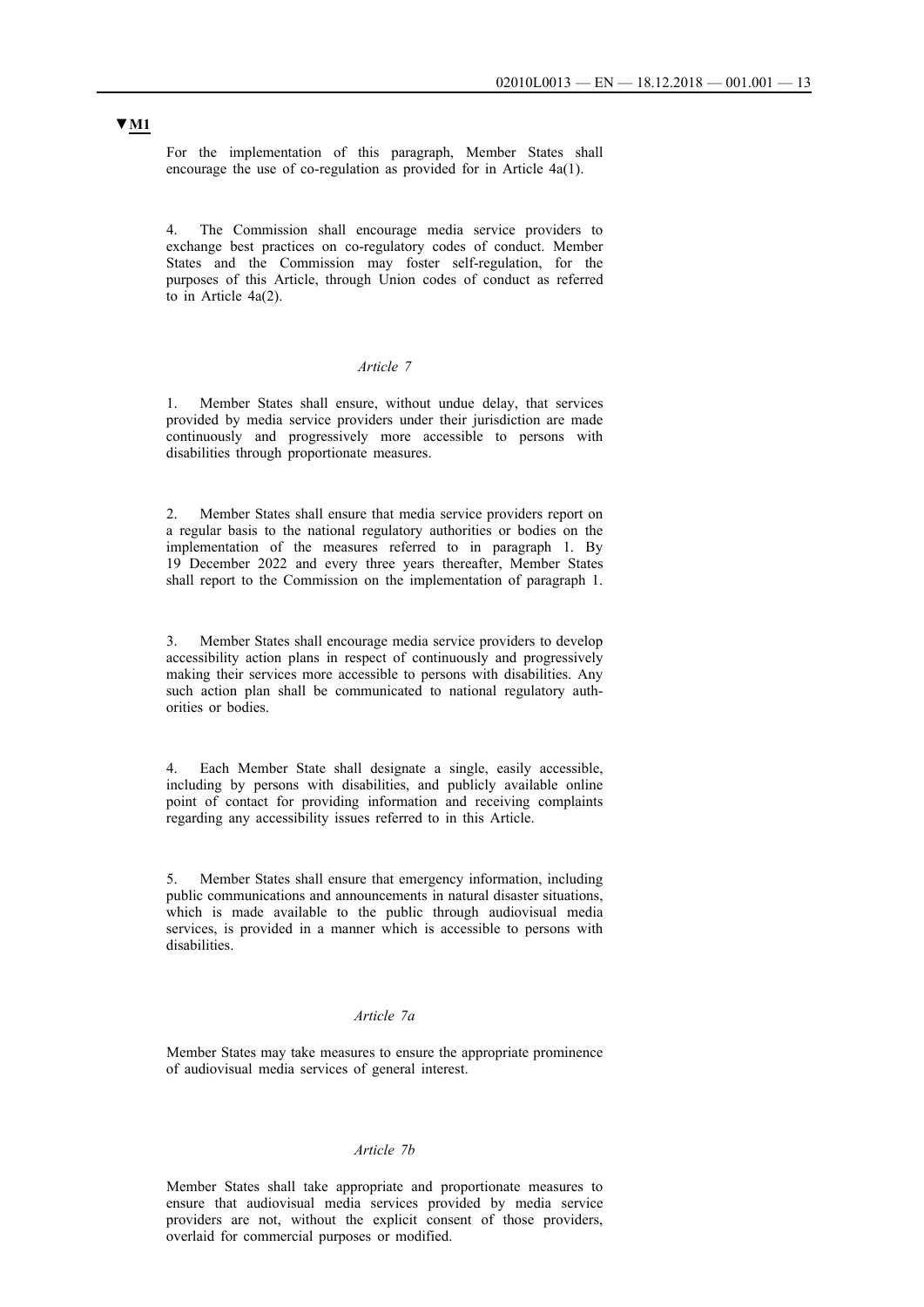# **▼M1**

For the purposes of this Article, Member States shall specify the regulatory details, including exceptions, notably in relation to safeguarding the legitimate interests of users while taking into account the legitimate interests of the media service providers that originally provided the audiovisual media services.

# **▼B**

#### *Article 8*

Member States shall ensure that media service providers under their jurisdiction do not transmit cinematographic works outside periods agreed with the rights holders.

## **▼M1**

## *Article 9*

1. Member States shall ensure that audiovisual commercial communications provided by media service providers under their jurisdiction comply with the following requirements:

- (a) audiovisual commercial communications shall be readily recognisable as such; surreptitious audiovisual commercial communication shall be prohibited;
- (b) audiovisual commercial communications shall not use subliminal techniques;
- (c) audiovisual commercial communications shall not:
	- (i) prejudice respect for human dignity;
	- (ii) include or promote any discrimination based on sex, racial or ethnic origin, nationality, religion or belief, disability, age or sexual orientation;
	- (iii) encourage behaviour prejudicial to health or safety;
	- (iv) encourage behaviour grossly prejudicial to the protection of the environment;
- (d) all forms of audiovisual commercial communications for cigarettes and other tobacco products, as well as for electronic cigarettes and refill containers shall be prohibited;
- (e) audiovisual commercial communications for alcoholic beverages shall not be aimed specifically at minors and shall not encourage immoderate consumption of such beverages;
- (f) audiovisual commercial communications for medicinal products and medical treatment available only on prescription in the Member State within whose jurisdiction the media service provider falls shall be prohibited;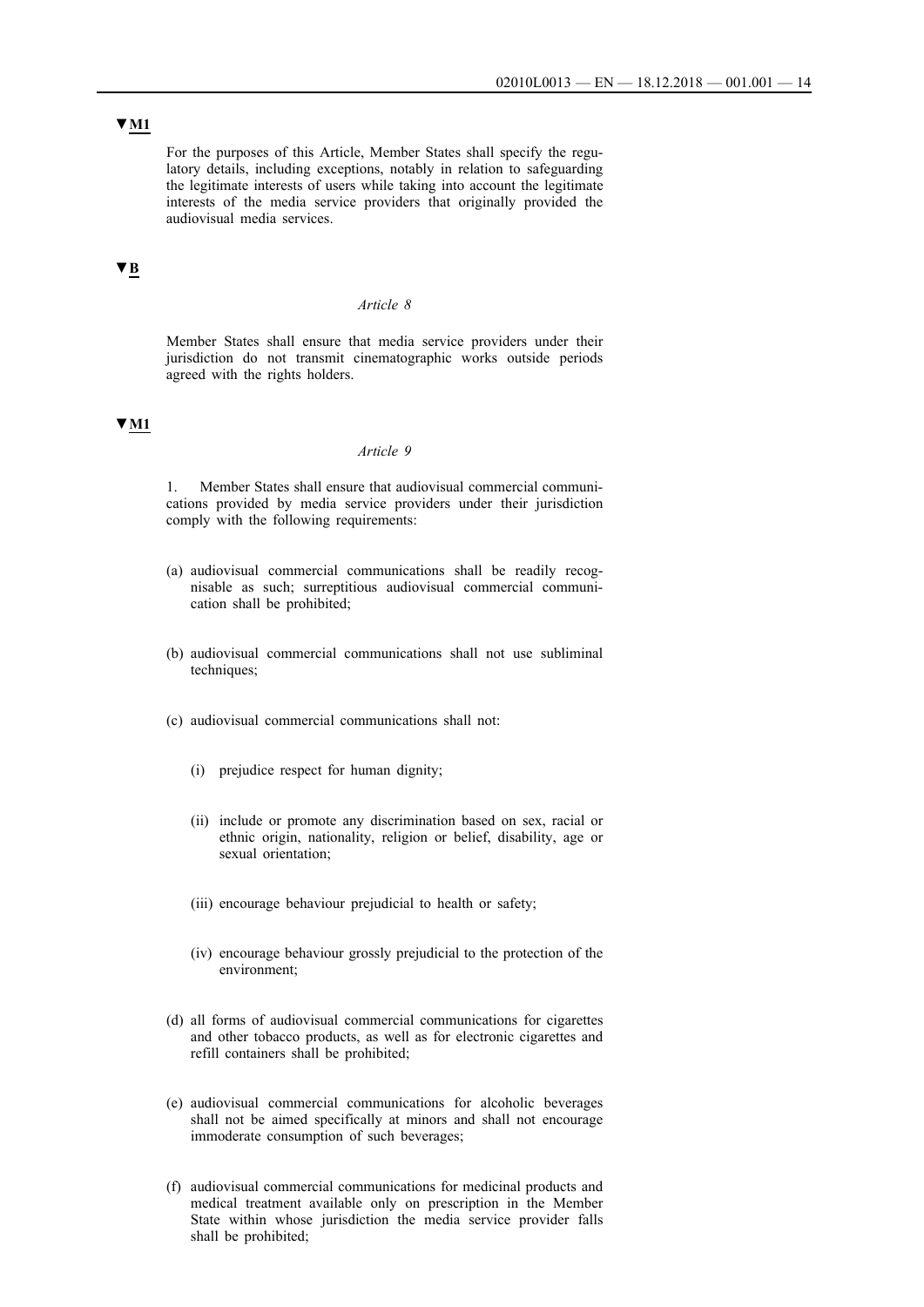(g) audiovisual commercial communications shall not cause physical, mental or moral detriment to minors; therefore, they shall not directly exhort minors to buy or hire a product or service by exploiting their inexperience or credulity, directly encourage them to persuade their parents or others to purchase the goods or services being advertised, exploit the special trust minors place in parents, teachers or other persons, or unreasonably show minors in dangerous situations.

2. Audiovisual commercial communications for alcoholic beverages in on-demand audiovisual media services, with the exception of sponsorship and product placement, shall comply with the criteria set out in Article 22.

3. Member States shall encourage the use of co-regulation and the fostering of self-regulation through codes of conduct as provided for in Article 4a(1) regarding inappropriate audiovisual commercial communications for alcoholic beverages. Those codes shall aim to effectively reduce the exposure of minors to audiovisual commercial communications for alcoholic beverages.

4. Member States shall encourage the use of co-regulation and the fostering of self-regulation through codes of conduct as provided for in Article 4a(1) regarding inappropriate audiovisual commercial communications, accompanying or included in children's programmes, for foods and beverages containing nutrients and substances with a nutritional or physiological effect, in particular fat, trans-fatty acids, salt or sodium and sugars, of which excessive intakes in the overall diet are not recommended.

Those codes shall aim to effectively reduce the exposure of children to audiovisual commercial communications for such foods and beverages. They shall aim to provide that such audiovisual commercial communications do not emphasise the positive quality of the nutritional aspects of such foods and beverages.

5. Member States and the Commission may foster self-regulation, for the purposes of this Article, through Union codes of conduct as referred to in Article 4a(2).

**▼B**

### *Article 10*

1. Audiovisual media services or programmes that are sponsored shall meet the following requirements:

- (a) their content and, in the case of television broadcasting, their scheduling shall in no circumstances be influenced in such a way as to affect the responsibility and editorial independence of the media service provider;
- (b) they shall not directly encourage the purchase or rental of goods or services, in particular by making special promotional references to those goods or services;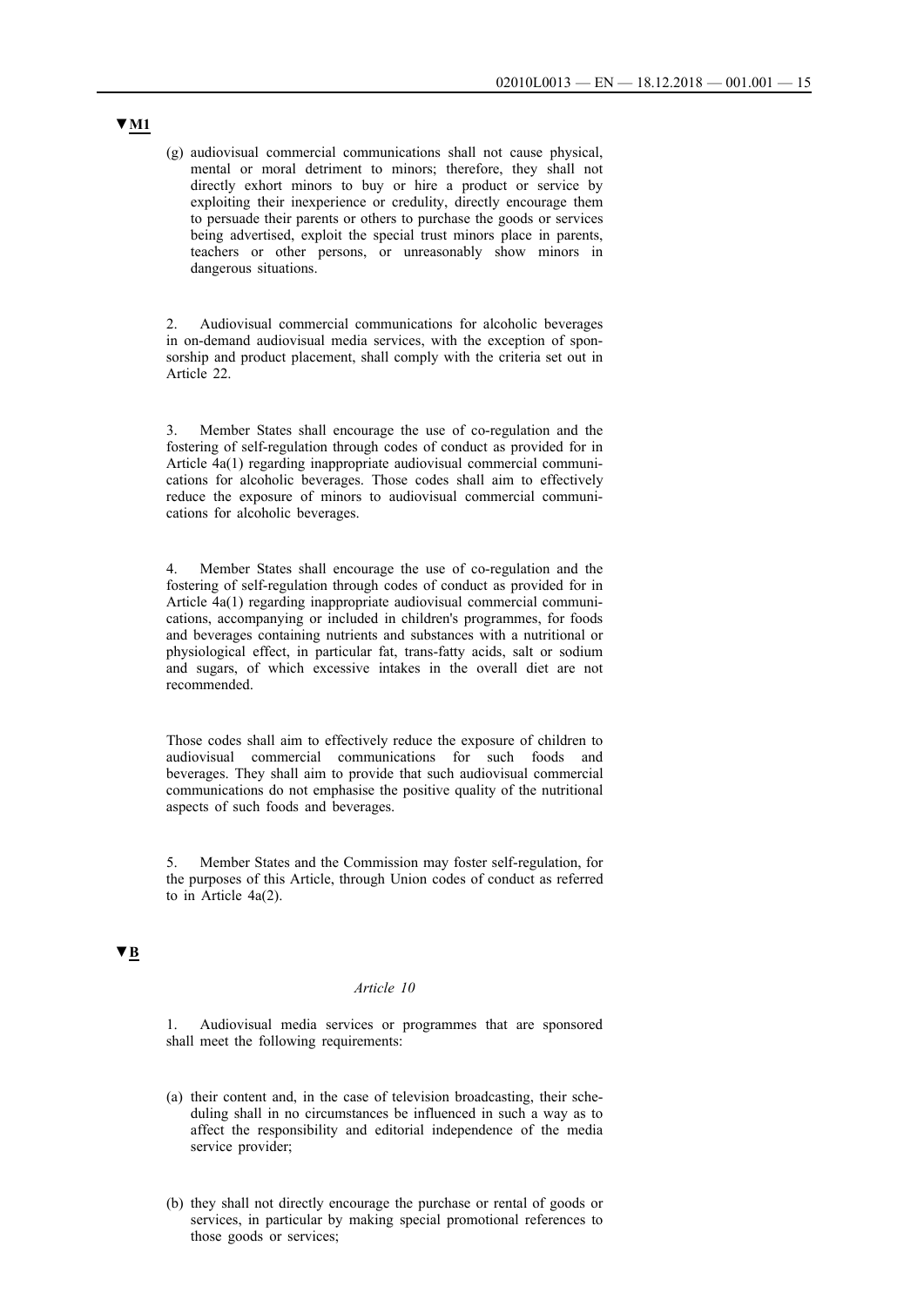(c) viewers shall be clearly informed of the existence of a sponsorship agreement. Sponsored programmes shall be clearly identified as such by the name, logo and/or any other symbol of the sponsor such as a reference to its product(s) or service(s) or a distinctive sign thereof in an appropriate way for programmes at the beginning, during and/or at the end of the programmes.

# **▼M1**

2. Audiovisual media services or programmes shall not be sponsored by undertakings whose principal activity is the manufacture or sale of cigarettes and other tobacco products, as well as electronic cigarettes and refill containers.

# **▼B**

3. The sponsorship of audiovisual media services or programmes by undertakings whose activities include the manufacture or sale of medicinal products and medical treatment may promote the name or the image of the undertaking, but shall not promote specific medicinal products or medical treatments available only on prescription in the Member State within whose jurisdiction the media service provider falls.

# **▼M1**

4. News and current affairs programmes shall not be sponsored. Member States may prohibit the sponsorship of children's programmes. Member States may choose to prohibit the showing of a sponsorship logo during children's programmes, documentaries and religious programmes.

#### *Article 11*

This Article shall apply only to programmes produced after 19 December 2009.

2. Product placement shall be allowed in all audiovisual media services, except in news and current affairs programmes, consumer affairs programmes, religious programmes and children's programmes.

3. Programmes that contain product placement shall meet the following requirements:

- (a) their content and organisation within a schedule, in the case of television broadcasting, or within a catalogue in the case of on-demand audiovisual media services, shall under no circumstances be influenced in such a way as to affect the responsibility and editorial independence of the media service provider;
- (b) they shall not directly encourage the purchase or rental of goods or services, in particular by making special promotional references to those goods or services;
- (c) they shall not give undue prominence to the product in question;
- (d) viewers shall be clearly informed of the existence of product placement by an appropriate identification at the start and at the end of the programme, and when a programme resumes after an advertising break, in order to avoid any confusion on the part of the viewer.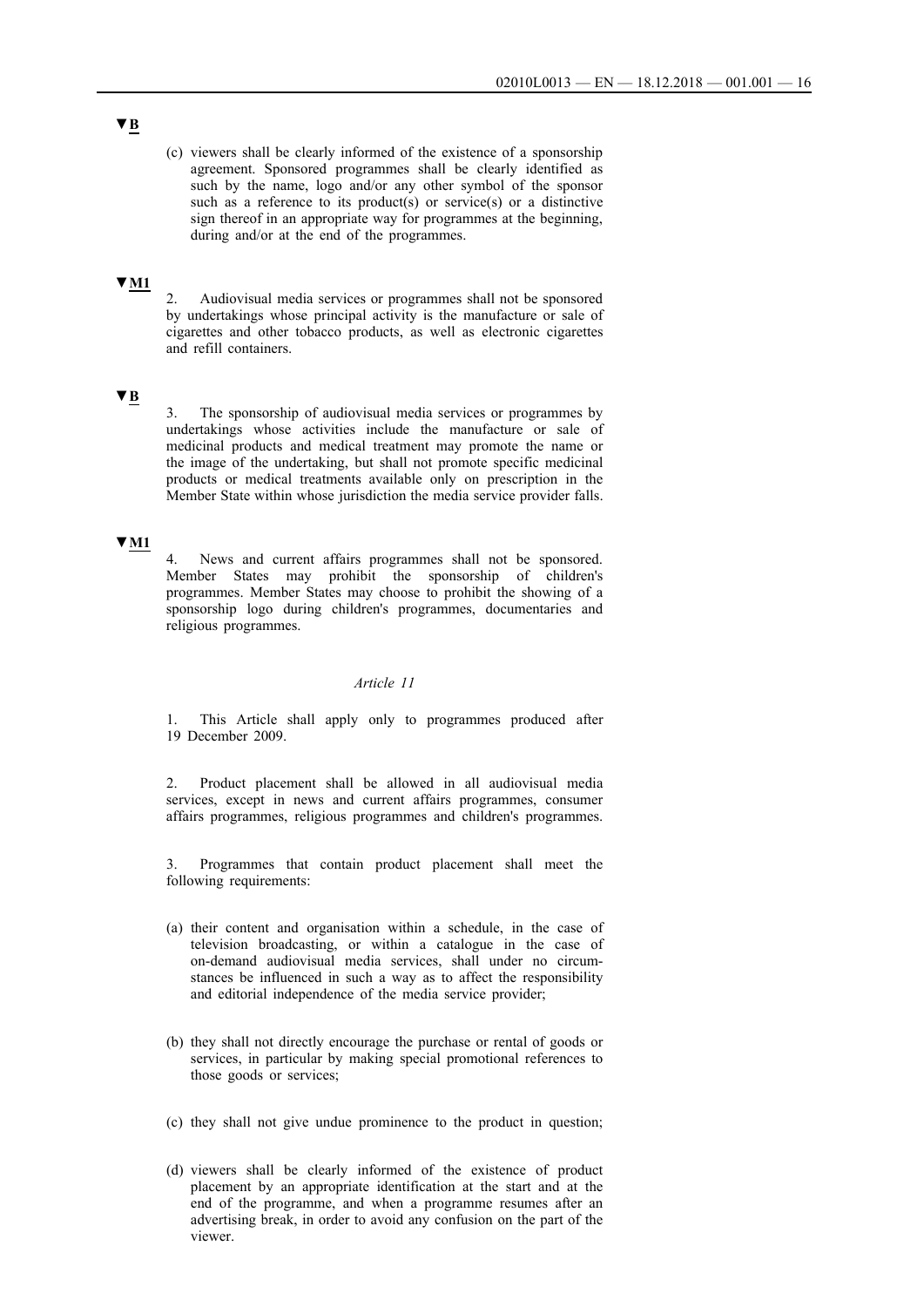Member States may waive the requirements set out in point (d) except for programmes produced or commissioned by a media service provider or by a company affiliated with that media service provider.

- 4. In any event programmes shall not contain product placement of:
- (a) cigarettes and other tobacco products, as well as electronic cigarettes and refill containers, or product placement from undertakings whose principal activity is the manufacture or sale of those products;
- (b) specific medicinal products or medical treatments available only on prescription in the Member State under whose jurisdiction the media service provider falls.

### **▼B**

#### CHAPTER IV

 $\blacktriangledown$  <u>M1</u>

## *Article 13*

 $\frac{1}{2}$ 

1. Member States shall ensure that media service providers of on-demand audiovisual media services under their jurisdiction secure at least a 30 % share of European works in their catalogues and ensure prominence of those works.

2. Where Member States require media service providers under their jurisdiction to contribute financially to the production of European works, including via direct investment in content and contribution to national funds, they may also require media service providers targeting audiences in their territories, but established in other Member States to make such financial contributions, which shall be proportionate and non-discriminatory.

3. In the case referred to in paragraph 2, the financial contribution shall be based only on the revenues earned in the targeted Member States. If the Member State where the provider is established imposes such a financial contribution, it shall take into account any financial contributions imposed by targeted Member States. Any financial contribution shall comply with Union law, in particular with State aid rules.

4. Member States shall report to the Commission by 19 December 2021 and every two years thereafter on the implementation of paragraphs 1 and 2.

5. The Commission shall, on the basis of the information provided by Member States and of an independent study, report to the European Parliament and to the Council on the application of paragraphs 1 and 2, taking into account the market and technological developments and the objective of cultural diversity.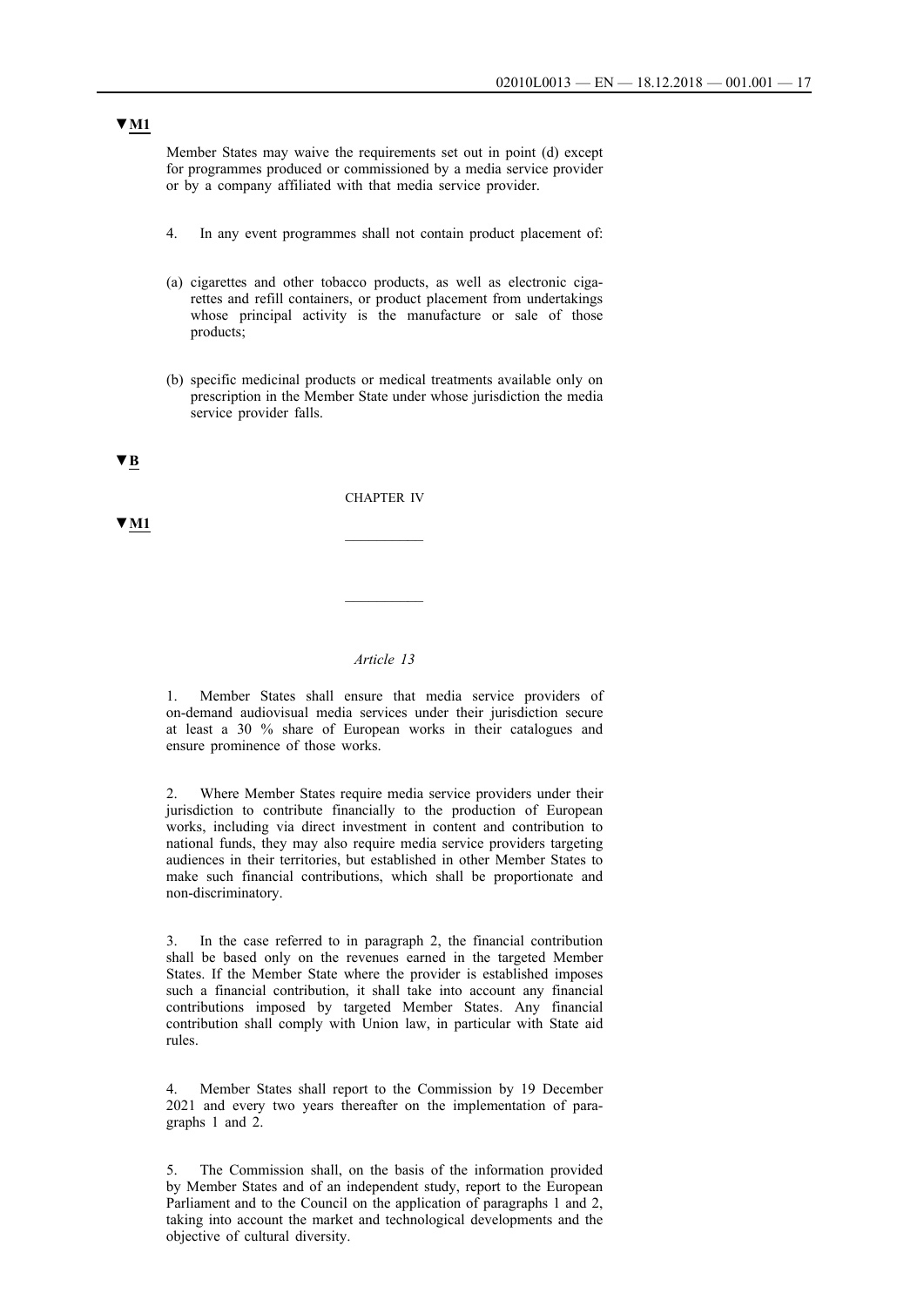6. The obligation imposed pursuant to paragraph 1 and the requirement on media service providers targeting audiences in other Member States set out in paragraph 2 shall not apply to media service providers with a low turnover or a low audience. Member States may also waive such obligations or requirements where they would be impracticable or unjustified by reason of the nature or theme of the audiovisual media services.

7. The Commission shall issue guidelines regarding the calculation of the share of European works referred to in paragraph 1 and regarding the definition of low audience and low turnover referred to in paragraph 6, after consulting the Contact Committee.

## **▼B**

#### CHAPTER V

### **PROVISIONS CONCERNING EXCLUSIVE RIGHTS AND SHORT NEWS REPORTS IN TELEVISION BROADCASTING**

#### *Article 14*

1. Each Member State may take measures in accordance with Union law to ensure that broadcasters under its jurisdiction do not broadcast on an exclusive basis events which are regarded by that Member State as being of major importance for society in such a way as to deprive a substantial proportion of the public in that Member State of the possibility of following such events by live coverage or deferred coverage on free television. If it does so, the Member State concerned shall draw up a list of designated events, national or non-national, which it considers to be of major importance for society. It shall do so in a clear and transparent manner in due time. In so doing the Member State concerned shall also determine whether these events should be available by whole or partial live coverage or, where necessary or appropriate for objective reasons in the public interest, whole or partial deferred coverage.

2. Member States shall immediately notify to the Commission any measures taken or to be taken pursuant to paragraph 1. Within a period of 3 months from the notification, the Commission shall verify that such measures are compatible with Union law and communicate them to the other Member States. It shall seek the opinion of the contact committee established pursuant to Article 29. It shall forthwith publish the measures taken in the *Official Journal of the European Union* and at least once a year the consolidated list of the measures taken by Member States.

3. Member States shall ensure, by appropriate means within the framework of their legislation, **►C1** that broadcasters under their jurisdiction do not exercise the exclusive rights purchased by those broadcasters after 30 July 1997 in such a way  $\blacktriangleleft$  that a substantial proportion of the public in another Member State is deprived of the possibility of following events which are designated by that other Member State in accordance with paragraphs 1 and 2 by whole or partial live coverage or, where necessary or appropriate for objective reasons in the public interest, whole or partial deferred coverage on free television as determined by that other Member State in accordance with paragraph 1.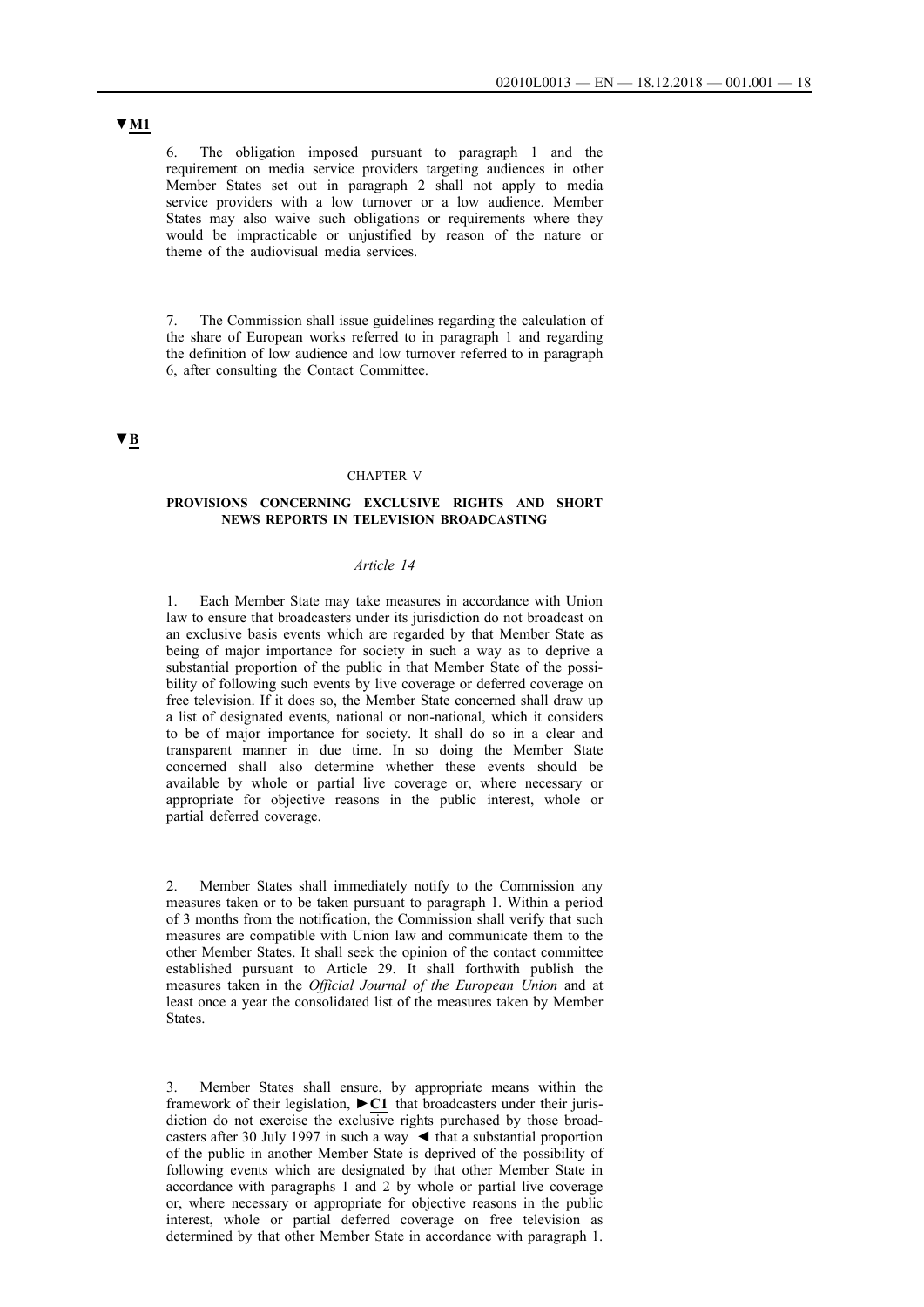### *Article 15*

1. Member States shall ensure that for the purpose of short news reports, any broadcaster established in the Union has access on a fair, reasonable and non-discriminatory basis to events of high interest to the public which are transmitted on an exclusive basis by a broadcaster under their jurisdiction.

2. If another broadcaster established in the same Member State as the broadcaster seeking access has acquired exclusive rights to the event of high interest to the public, access shall be sought from that broadcaster.

3. Member States shall ensure that such access is guaranteed by allowing broadcasters to freely choose short extracts from the transmitting broadcaster's signal with, unless impossible for reasons of practicality, at least the identification of their source.

As an alternative to paragraph 3, Member States may establish an equivalent system which achieves access on a fair, reasonable and non-discriminatory basis through other means.

5. Short extracts shall be used solely for general news programmes and may be used in on-demand audiovisual media services only if the same programme is offered on a deferred basis by the same media service provider.

6. Without prejudice to paragraphs 1 to 5, Member States shall ensure, in accordance with their legal systems and practices, that the modalities and conditions regarding the provision of such short extracts are defined, in particular, with respect to any compensation arrangements, the maximum length of short extracts and time limits regarding their transmission. Where compensation is provided for, it shall not exceed the additional costs directly incurred in providing access.

#### CHAPTER VI

### **PROMOTION OF DISTRIBUTION AND PRODUCTION OF TELEVISION PROGRAMMES**

#### *Article 16*

1. Member States shall ensure, where practicable and by appropriate means, that broadcasters reserve for European works a majority proportion of their transmission time, excluding the time allotted to news, sports events, games, advertising, teletext services and teleshopping. This proportion, having regard to the broadcaster's informational, educational, cultural and entertainment responsibilities to its viewing public, should be achieved progressively, on the basis of suitable criteria.

2. Where the proportion laid down in paragraph 1 cannot be attained, it must not be lower than the average for 1988 in the Member State concerned.

However, in respect of Greece and Portugal, the year 1988 shall be replaced by the year 1990.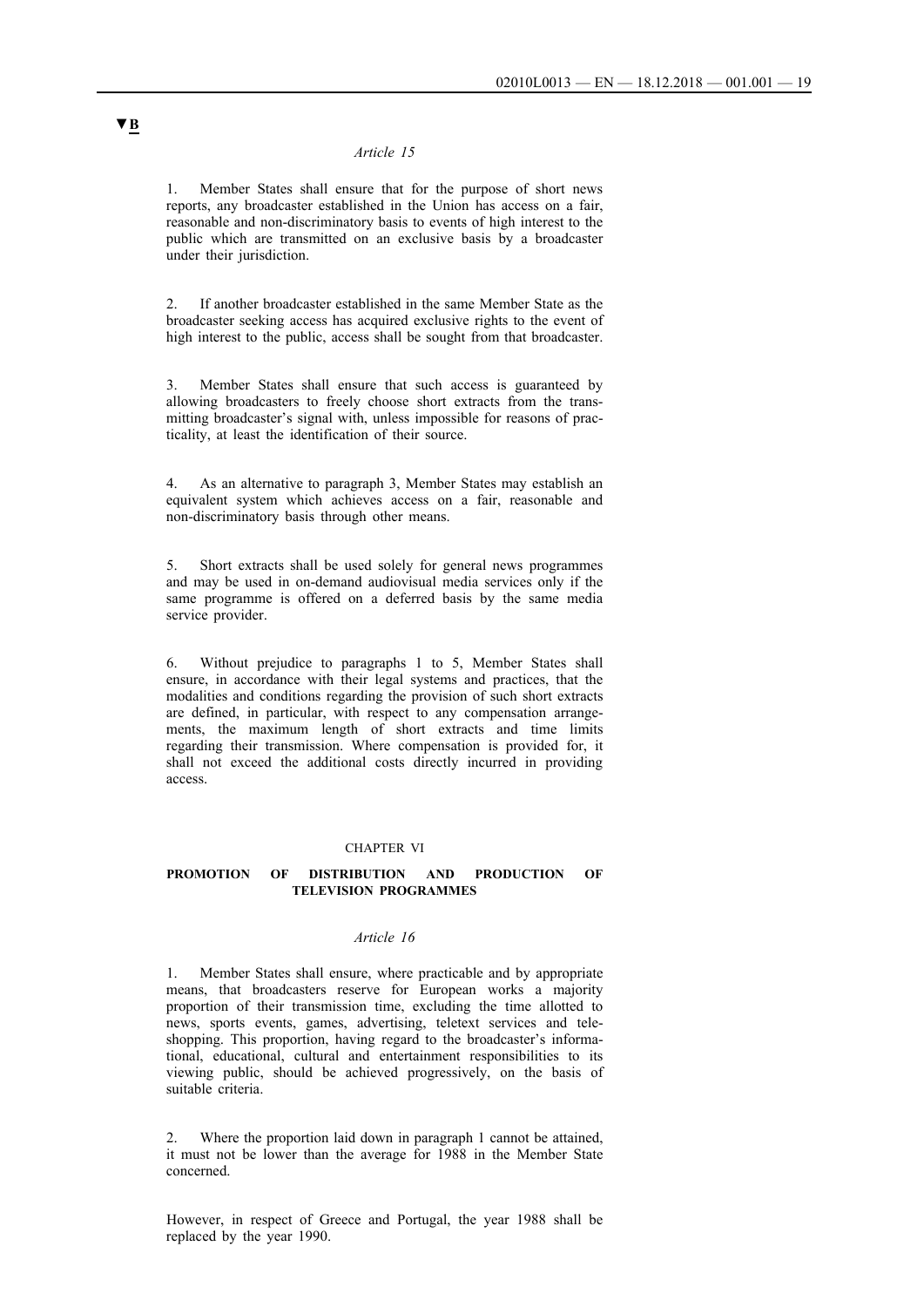3. Member States shall provide the Commission every 2 years, starting from 3 October 1991, with a report on the application of this Article and Article 17.

That report shall in particular include a statistical statement on the achievement of the proportion referred to in this Article and Article 17 for each of the television programmes falling within the jurisdiction of the Member State concerned, the reasons, in each case, for the failure to attain that proportion and the measures adopted or envisaged in order to achieve it.

The Commission shall inform the other Member States and the European Parliament of the reports, which shall be accompanied, where appropriate, by an opinion. The Commission shall ensure the application of this Article and Article 17 in accordance with the provisions of the Treaty on the Functioning of the European Union. The Commission may take account in its opinion, in particular, of progress achieved in relation to previous years, the share of first broadcast works in the programming, the particular circumstances of new television broadcasters and the specific situation of countries with a low audiovisual production capacity or restricted language area.

## *Article 17*

Member States shall ensure, where practicable and by appropriate means, that broadcasters reserve at least 10 % of their transmission time, excluding the time allotted to news, sports events, games, advertising, teletext services and teleshopping, or alternately, at the discretion of the Member State, at least 10 % of their programming budget, for European works created by producers who are independent of broadcasters. This proportion, having regard to the broadcaster's informational, educational, cultural and entertainment responsibilities to its viewing public, should be achieved progressively, on the basis of suitable criteria. It must be achieved by earmarking an adequate proportion for recent works, that is to say works transmitted within 5 years of their production.

## *Article 18*

This Chapter shall not apply to television broadcasts that are intended for local audiences and do not form part of a national network.

### CHAPTER VII

## **TELEVISION ADVERTISING AND TELESHOPPING**

## *Article 19*

1. Television advertising and teleshopping shall be readily recognisable and distinguishable from editorial content. Without prejudice to the use of new advertising techniques, television advertising and teleshopping shall be kept quite distinct from other parts of the programme by optical and/or acoustic and/or spatial means.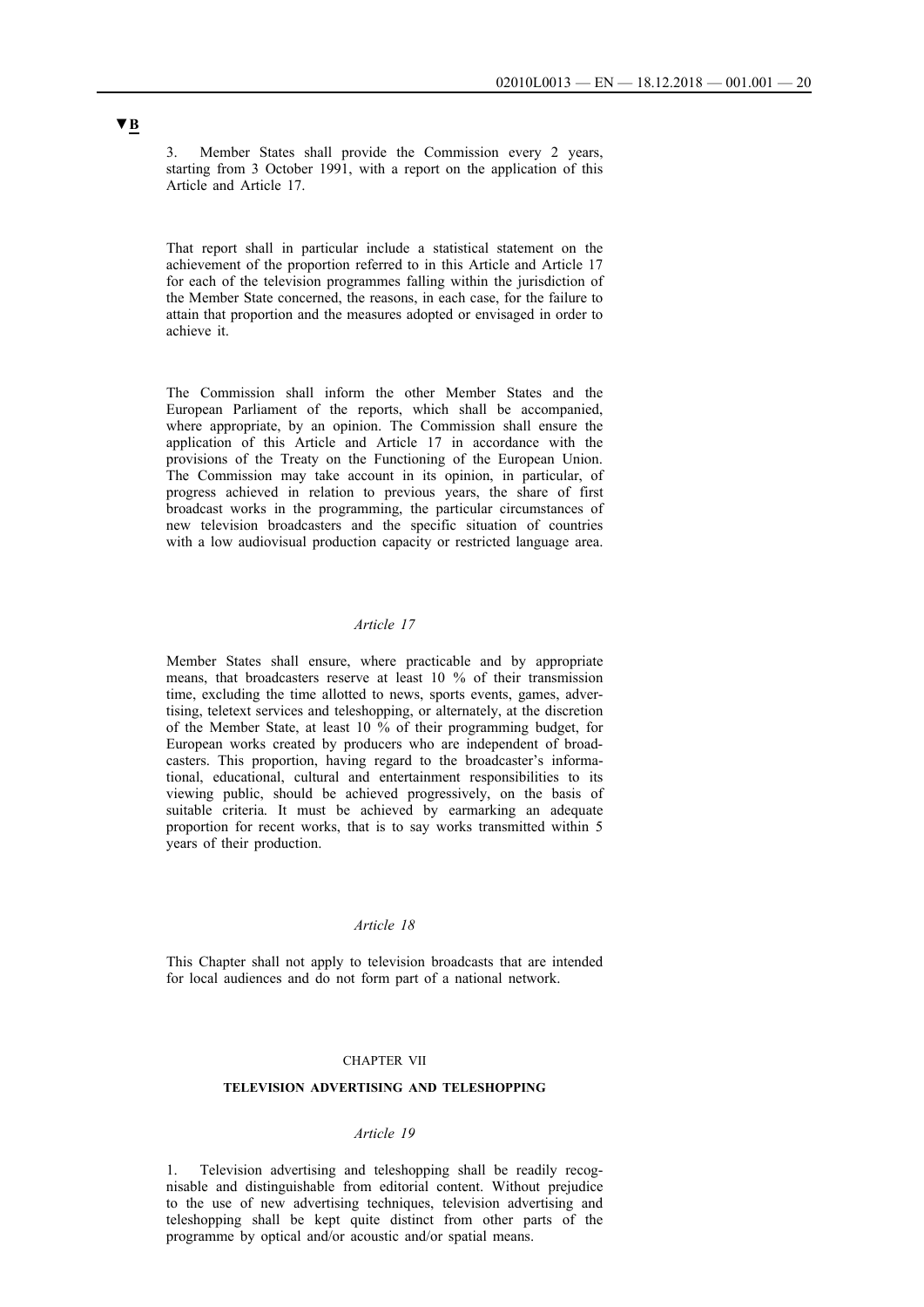# **▼M1**

2. Isolated television advertising and teleshopping spots shall be admissible in sports events. Isolated television advertising and teleshopping spots, other than in transmissions of sports events, shall remain the exception.

# **▼B**

## *Article 20*

1. Member States shall ensure, where television advertising or teleshopping is inserted during programmes, that the integrity of the programmes, taking into account natural breaks in and the duration and the nature of the programme concerned, and the rights of the right holders are not prejudiced.

# **▼M1**

2. The transmission of films made for television (excluding series, serials and documentaries), cinematographic works and news programmes may be interrupted by television advertising, teleshopping, or both, once for each scheduled period of at least 30 minutes. The transmission of children's programmes may be interrupted by television advertising once for each scheduled period of at least 30 minutes, provided that the scheduled duration of the programme is greater than 30 minutes. The transmission of teleshopping shall be prohibited during children's programmes. No television advertising or teleshopping shall be inserted during religious services.

# **▼B**

## *Article 21*

Teleshopping for medicinal products which are subject to a marketing authorisation within the meaning of Directive 2001/83/EC, as well as teleshopping for medical treatment, shall be prohibited.

#### *Article 22*

Television advertising and teleshopping for alcoholic beverages shall comply with the following criteria:

- (a) it may not be aimed specifically at minors or, in particular, depict minors consuming these beverages;
- (b) it shall not link the consumption of alcohol to enhanced physical performance or to driving;
- (c) it shall not create the impression that the consumption of alcohol contributes towards social or sexual success;
- (d) it shall not claim that alcohol has therapeutic qualities or that it is a stimulant, a sedative or a means of resolving personal conflicts;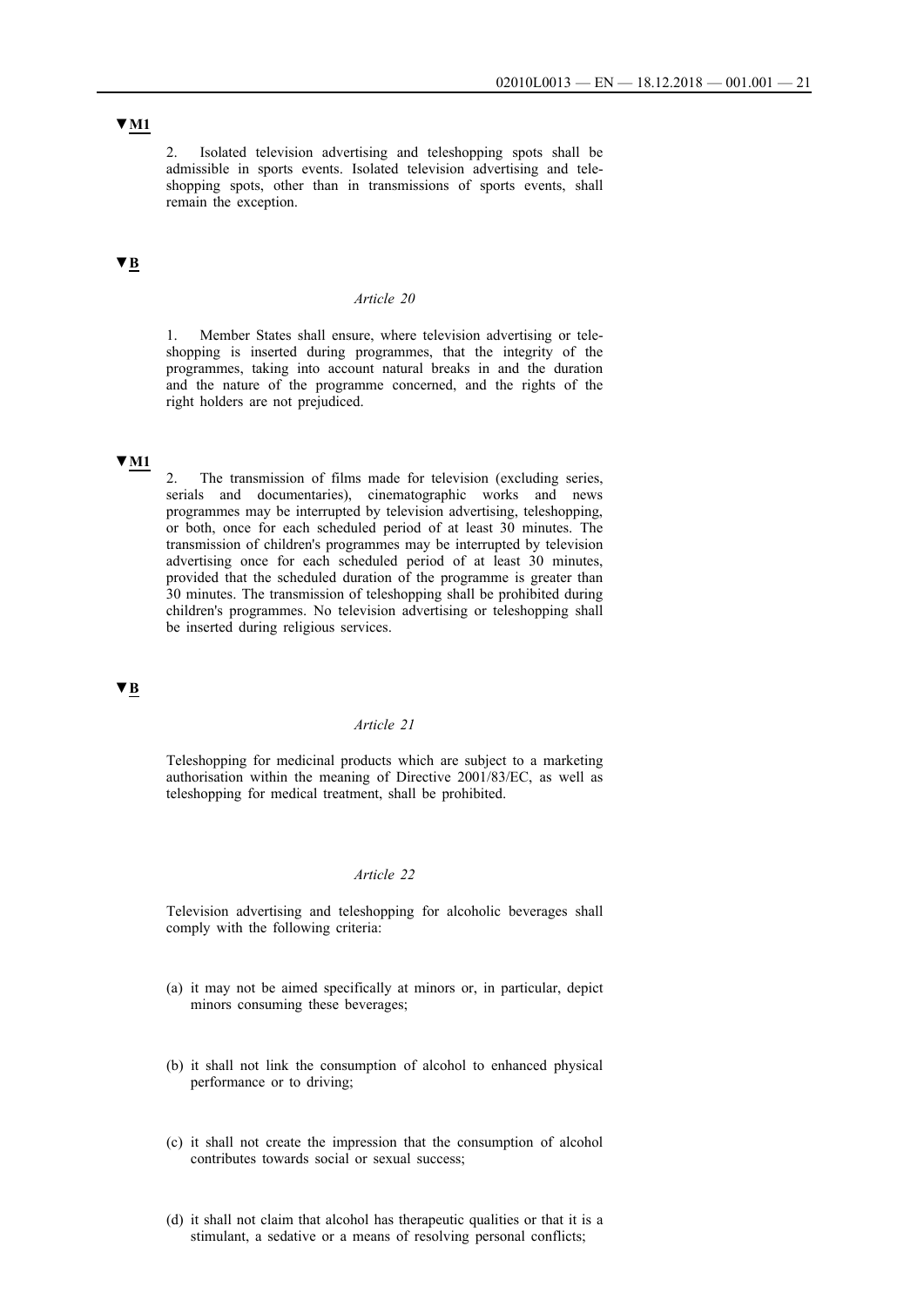- (e) it shall not encourage immoderate consumption of alcohol or present abstinence or moderation in a negative light;
- (f) it shall not place emphasis on high alcoholic content as being a positive quality of the beverages.

# **▼M1**

#### *Article 23*

1. The proportion of television advertising spots and teleshopping spots within the period between 6.00 and 18.00 shall not exceed 20 % of that period. The proportion of television advertising spots and teleshopping spots within the period between 18.00 and 24.00 shall not exceed 20 % of that period.

- 2. Paragraph 1 shall not apply to:
- (a) announcements made by the broadcaster in connection with its own programmes and ancillary products directly derived from those programmes or with programmes and audiovisual media services from other entities belonging to the same broadcasting group;
- (b) sponsorship announcements;
- (c) product placements;
- (d) neutral frames between editorial content and television advertising or teleshopping spots, and between individual spots.

## **▼B**

#### *Article 24*

Teleshopping windows shall be clearly identified as such by optical and acoustic means and shall be of a minimum uninterrupted duration of 15 minutes.

## *Article 25*

This Directive shall apply *mutatis mutandis* to television channels exclusively devoted to advertising and teleshopping as well as to television channels exclusively devoted to self-promotion.

However, Chapter VI as well as Articles 20 and 23 shall not apply to these channels.

### *Article 26*

Without prejudice to Article 4, Member States may, with due regard for Union law, lay down conditions other than those laid down in Article 20(2) and Article 23 in respect of television broadcasts intended solely for the national territory which cannot be received directly or indirectly by the public in one or more other Member States.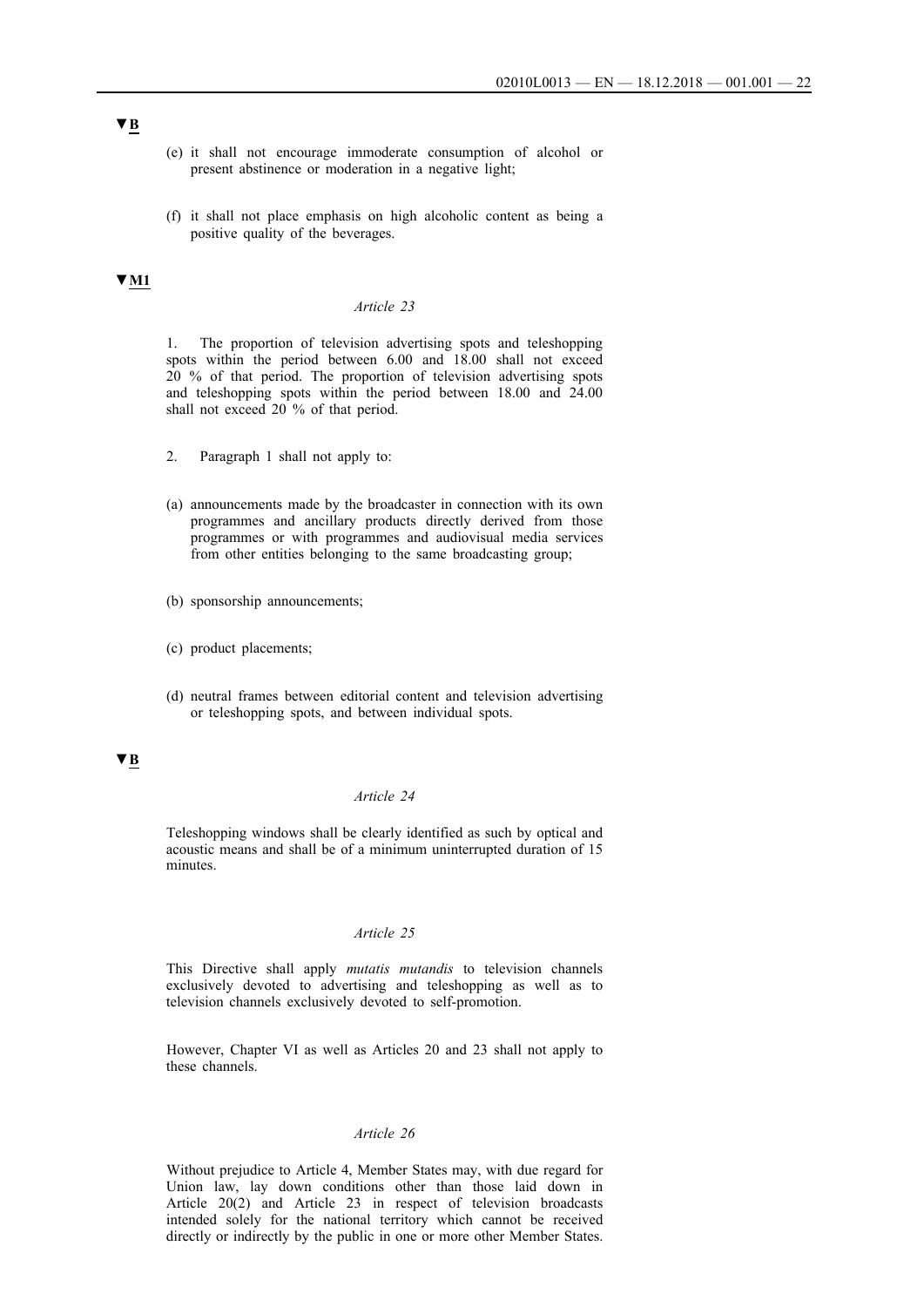#### CHAPTER IX

 $\frac{1}{2}$ 

#### **RIGHT OF REPLY IN TELEVISION BROADCASTING**

#### *Article 28*

1. Without prejudice to other provisions adopted by the Member States under civil, administrative or criminal law, any natural or legal person, regardless of nationality, whose legitimate interests, in particular reputation and good name, have been damaged by an assertion of incorrect facts in a television programme must have a right of reply or equivalent remedies. Member States shall ensure that the actual exercise of the right of reply or equivalent remedies is not hindered by the imposition of unreasonable terms or conditions. The reply shall be transmitted within a reasonable time subsequent to the request being substantiated and at a time and in a manner appropriate to the broadcast to which the request refers.

2. A right of reply or equivalent remedies shall exist in relation to all broadcasters under the jurisdiction of a Member State.

3. Member States shall adopt the measures needed to establish the right of reply or the equivalent remedies and shall determine the procedure to be followed for the exercise thereof. In particular, they shall ensure that a sufficient time span is allowed and that the procedures are such that the right or equivalent remedies can be exercised appropriately by natural or legal persons resident or established in other Member States.

4. An application for exercise of the right of reply or the equivalent remedies may be rejected if such a reply is not justified according to the conditions laid down in paragraph 1, would involve a punishable act, would render the broadcaster liable to civil-law proceedings or would transgress standards of public decency.

5. Provision shall be made for procedures whereby disputes as to the exercise of the right of reply or the equivalent remedies can be subject to judicial review.

### **▼M1**

#### CHAPTER IXA

#### **PROVISIONS APPLICABLE TO VIDEO-SHARING PLATFORM SERVICES**

#### *Article 28a*

1. For the purposes of this Directive, a video-sharing platform provider established on the territory of a Member State within the meaning of Article 3(1) of Directive 2000/31/EC shall be under the jurisdiction of that Member State.

# **▼M1**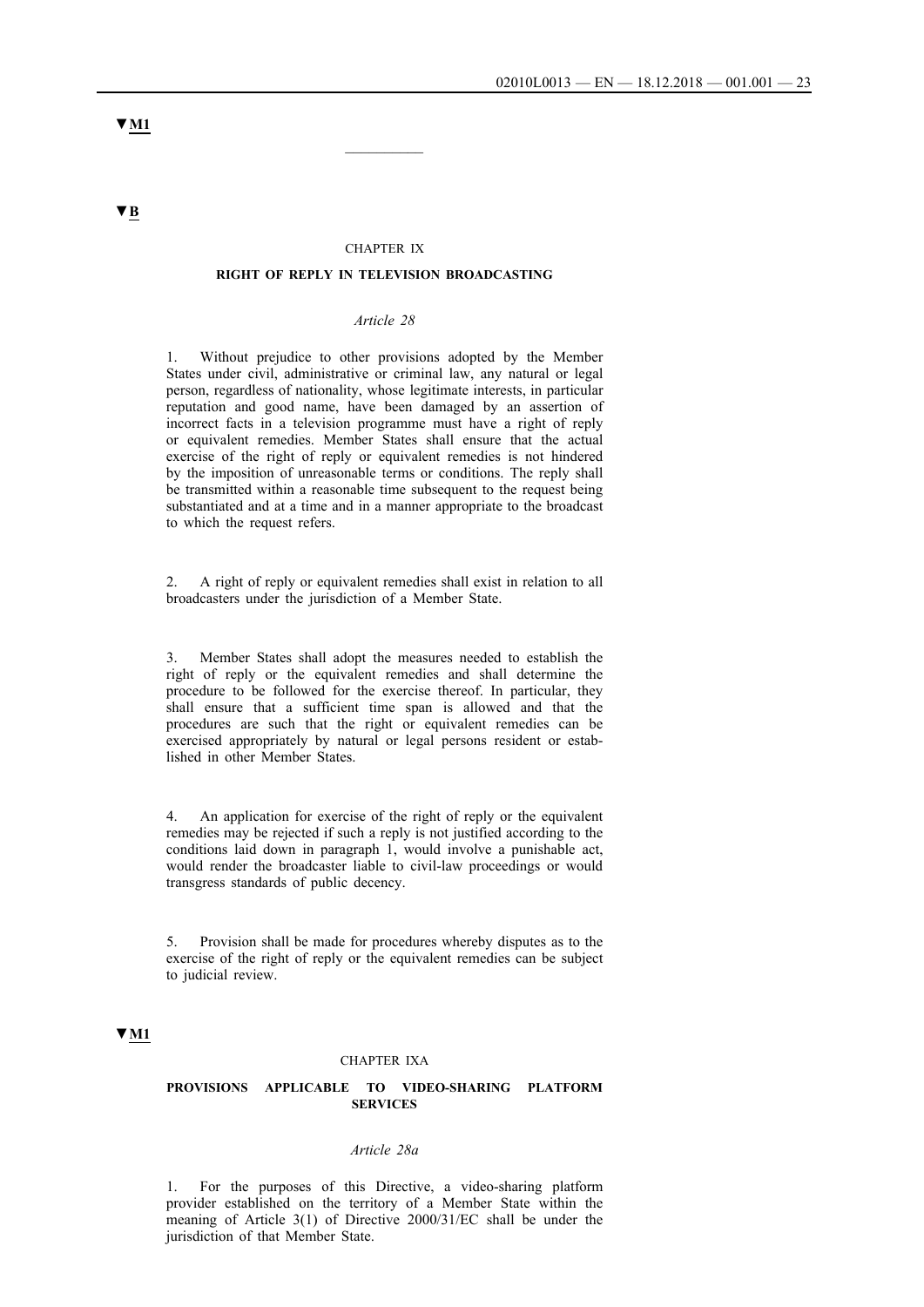2. A video-sharing platform provider which is not established on the territory of a Member State pursuant to paragraph 1 shall be deemed to be established on the territory of a Member State for the purposes of this Directive if that video-sharing platform provider:

- (a) has a parent undertaking or a subsidiary undertaking that is established on the territory of that Member State; or
- (b) is part of a group and another undertaking of that group is established on the territory of that Member State.

For the purposes of this Article:

- (a) 'parent undertaking' means an undertaking which controls one or more subsidiary undertakings;
- (b) 'subsidiary undertaking' means an undertaking controlled by a parent undertaking, including any subsidiary undertaking of an ultimate parent undertaking;
- (c) 'group' means a parent undertaking, all its subsidiary undertakings and all other undertakings having economic and legal organisational links to them.

3. For the purposes of applying paragraph 2, where the parent undertaking, the subsidiary undertaking or the other undertakings of the group are each established in different Member States, the video-sharing platform provider shall be deemed to be established in the Member State where its parent undertaking is established or, in the absence of such an establishment, in the Member State where its subsidiary undertaking is established or, in the absence of such an establishment, in the Member State where the other undertaking of the group is established.

4. For the purposes of applying paragraph 3, where there are several subsidiary undertakings and each of them is established in a different Member State, the video-sharing platform provider shall be deemed to be established in the Member State where one of the subsidiary undertakings first began its activity, provided that it maintains a stable and effective link with the economy of that Member State.

Where there are several other undertakings which are part of the group and each of them is established in a different Member State, the video-sharing platform provider shall be deemed to be established in the Member State where one of these undertakings first began its activity, provided that it maintains a stable and effective link with the economy of that Member State.

5. For the purposes of this Directive, Article 3 and Articles 12 to 15 of Directive 2000/31/EC shall apply to video-sharing platform providers deemed to be established in a Member State in accordance with paragraph 2 of this Article.

6. Member States shall establish and maintain an up-to-date list of the video-sharing platform providers established or deemed to be established on their territory and indicate on which of the criteria set out in paragraphs 1 to 4 their jurisdiction is based. Member States shall communicate that list, including any updates thereto, to the Commission.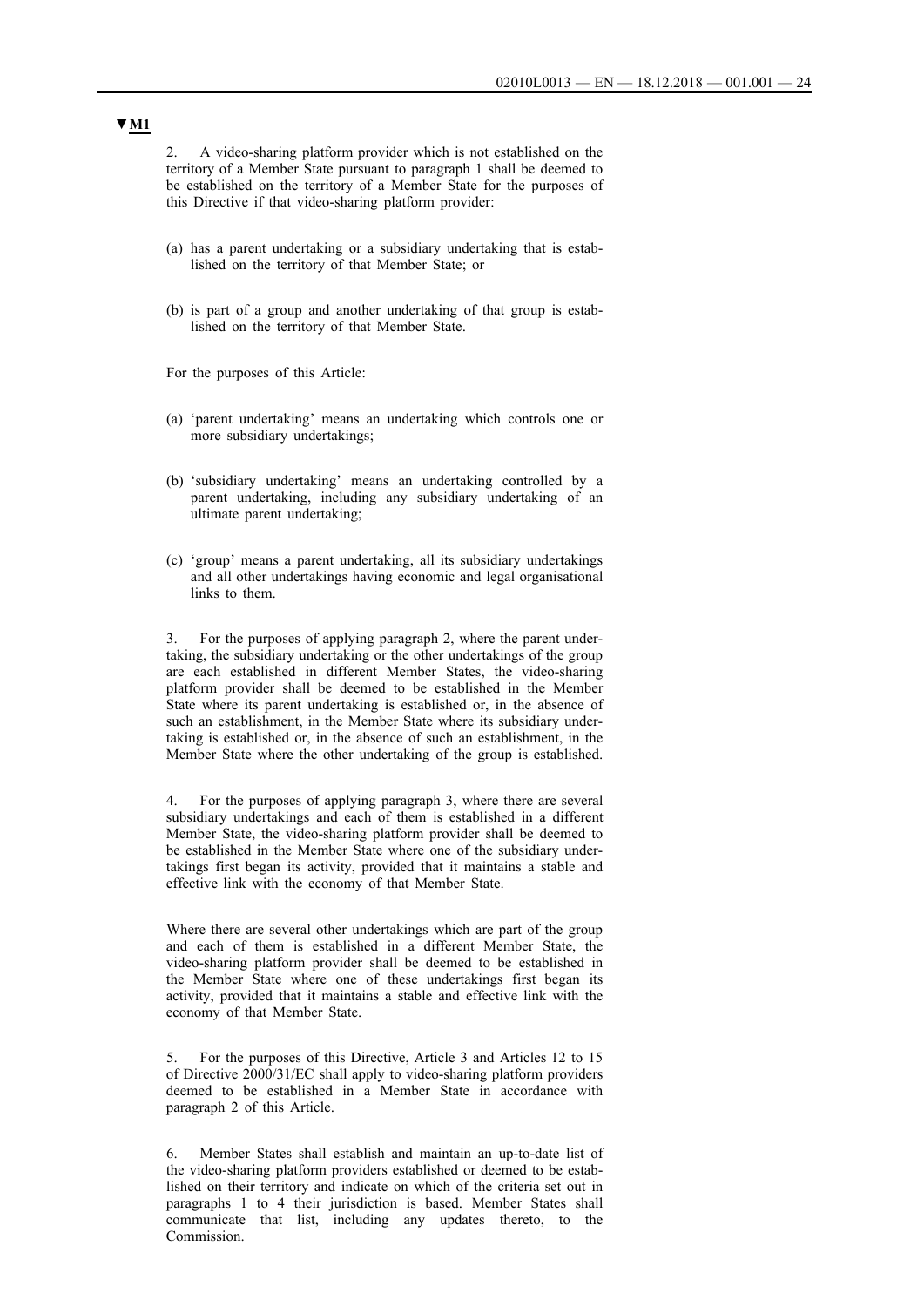The Commission shall ensure that such lists are made available in a centralised database. In the event of inconsistencies between the lists, the Commission shall contact the Member States concerned in order to find a solution. The Commission shall ensure that the national regulatory authorities or bodies have access to that database. The Commission shall make information in the database publicly available.

7. Where, in applying this Article, the Member States concerned do not agree on which Member State has jurisdiction, they shall bring the matter to the Commission's attention without undue delay. The Commission may request ERGA to provide an opinion on the matter in accordance with point (d) of Article 30b(3). ERGA shall provide such an opinion within 15 working days from the submission of the Commission's request. The Commission shall keep the Contact Committee duly informed.

#### *Article 28b*

1. Without prejudice to Articles 12 to 15 of Directive 2000/31/EC, Member States shall ensure that video-sharing platform providers under their jurisdiction take appropriate measures to protect:

- (a) minors from programmes, user-generated videos and audiovisual commercial communications which may impair their physical, mental or moral development in accordance with Article 6a(1);
- (b) the general public from programmes, user-generated videos and audiovisual commercial communications containing incitement to violence or hatred directed against a group of persons or a member of a group based on any of the grounds referred to in Article 21 of the Charter;
- (c) the general public from programmes, user-generated videos and audiovisual commercial communications containing content the dissemination of which constitutes an activity which is a criminal offence under Union law, namely public provocation to commit a terrorist offence as set out in Article 5 of Directive (EU) 2017/541, offences concerning child pornography as set out in Article 5(4) of Directive 2011/93/EU of the European Parliament and of the Council (1) and offences concerning racism and xenophobia as set out in Article 1 of Framework Decision 2008/913/JHA.

2. Member States shall ensure that video-sharing platform providers under their jurisdiction comply with the requirements set out in Article 9(1) with respect to audiovisual commercial communications that are marketed, sold or arranged by those video-sharing platform providers.

Member States shall ensure that the video-sharing platform providers under their jurisdiction take appropriate measures to comply with the requirements set out in Article 9(1) with respect to audiovisual commercial communications that are not marketed, sold or arranged by those video-sharing platform providers, taking into account the limited control exercised by those video-sharing platforms over those audiovisual commercial communications.

<sup>(1)</sup> Directive 2011/93/EU of the European Parliament and of the Council of 13 December 2011 on combating the sexual abuse and sexual exploitation of children and child pornography, and replacing Council Framework Decision 2004/68/JHA (OJ L 335, 17.12.2011, p. 1).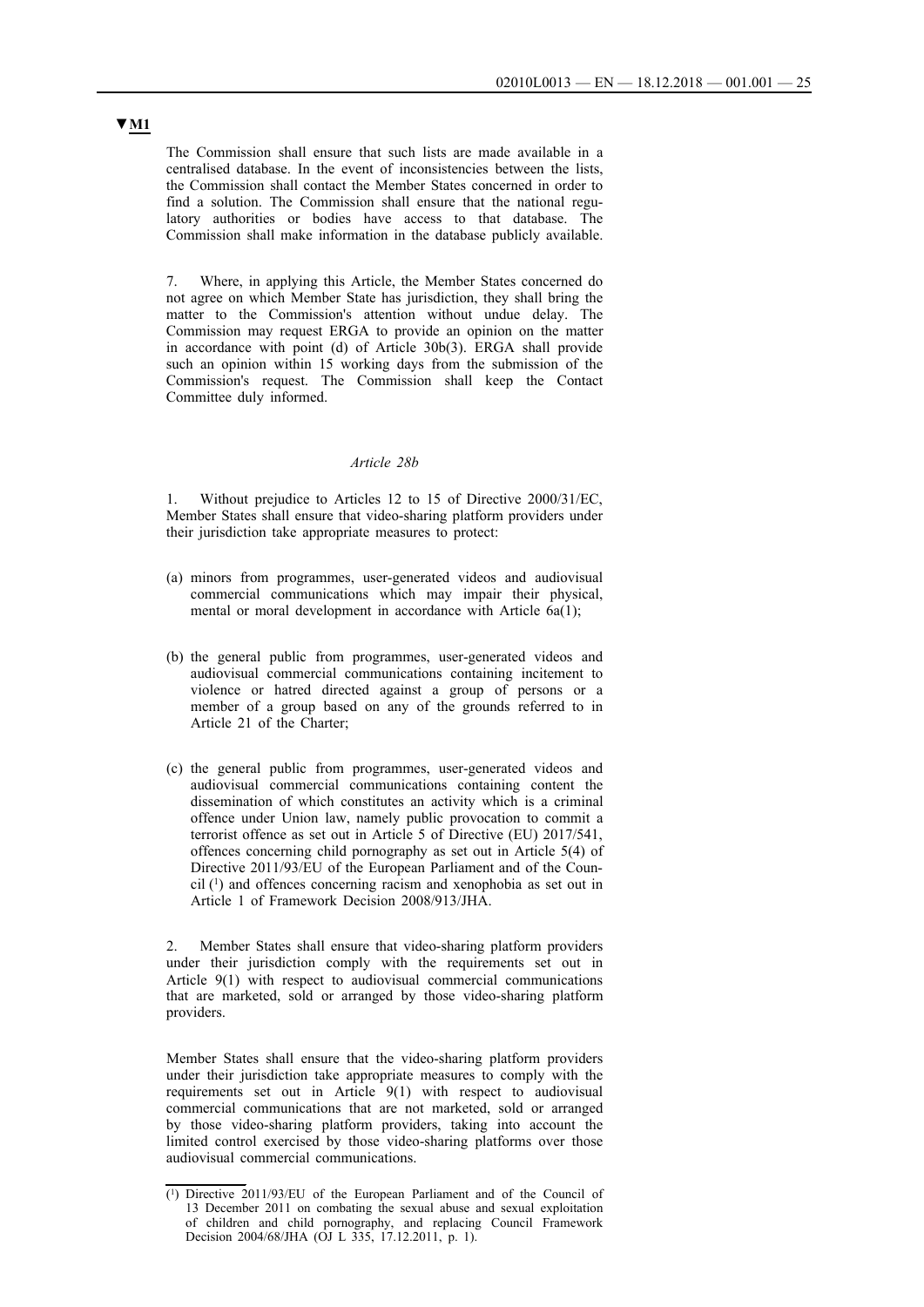Member States shall ensure that video-sharing platform providers clearly inform users where programmes and user-generated videos contain audiovisual commercial communications, provided that such communications are declared under point (c) of the third subparagraph of paragraph 3 or the provider has knowledge of that fact.

Member States shall encourage the use of co-regulation and the fostering of self-regulation through codes of conduct as provided for in Article 4a(1) aiming at effectively reducing the exposure of children to audiovisual commercial communications for foods and beverages containing nutrients and substances with a nutritional or physiological effect, in particular fat, trans-fatty acids, salt or sodium and sugars, of which excessive intakes in the overall diet are not recommended. Those codes shall aim to provide that such audiovisual commercial communications do not emphasise the positive quality of the nutritional aspects of such foods and beverages.

3. For the purposes of paragraphs 1 and 2, the appropriate measures shall be determined in light of the nature of the content in question, the harm it may cause, the characteristics of the category of persons to be protected as well as the rights and legitimate interests at stake, including those of the video-sharing platform providers and the users having created or uploaded the content as well as the general public interest.

Member States shall ensure that all video-sharing platform providers under their jurisdiction apply such measures. Those measures shall be practicable and proportionate, taking into account the size of the video-sharing platform service and the nature of the service that is provided. Those measures shall not lead to any ex-ante control measures or upload-filtering of content which do not comply with Article 15 of Directive 2000/31/EC. For the purposes of the protection of minors, provided for in point (a) of paragraph 1 of this Article, the most harmful content shall be subject to the strictest access control measures.

Those measures shall consist of, as appropriate:

- (a) including and applying in the terms and conditions of the video-sharing platform services the requirements referred to in paragraph 1;
- (b) including and applying in the terms and conditions of the video-sharing platform services the requirements set out in Article 9(1) for audiovisual commercial communications that are not marketed, sold or arranged by the video-sharing platform providers;
- (c) having a functionality for users who upload user-generated videos to declare whether such videos contain audiovisual commercial communications as far as they know or can be reasonably expected to know;
- (d) establishing and operating transparent and user-friendly mechanisms for users of a video-sharing platform to report or flag to the video-sharing platform provider concerned the content referred to in paragraph 1 provided on its platform;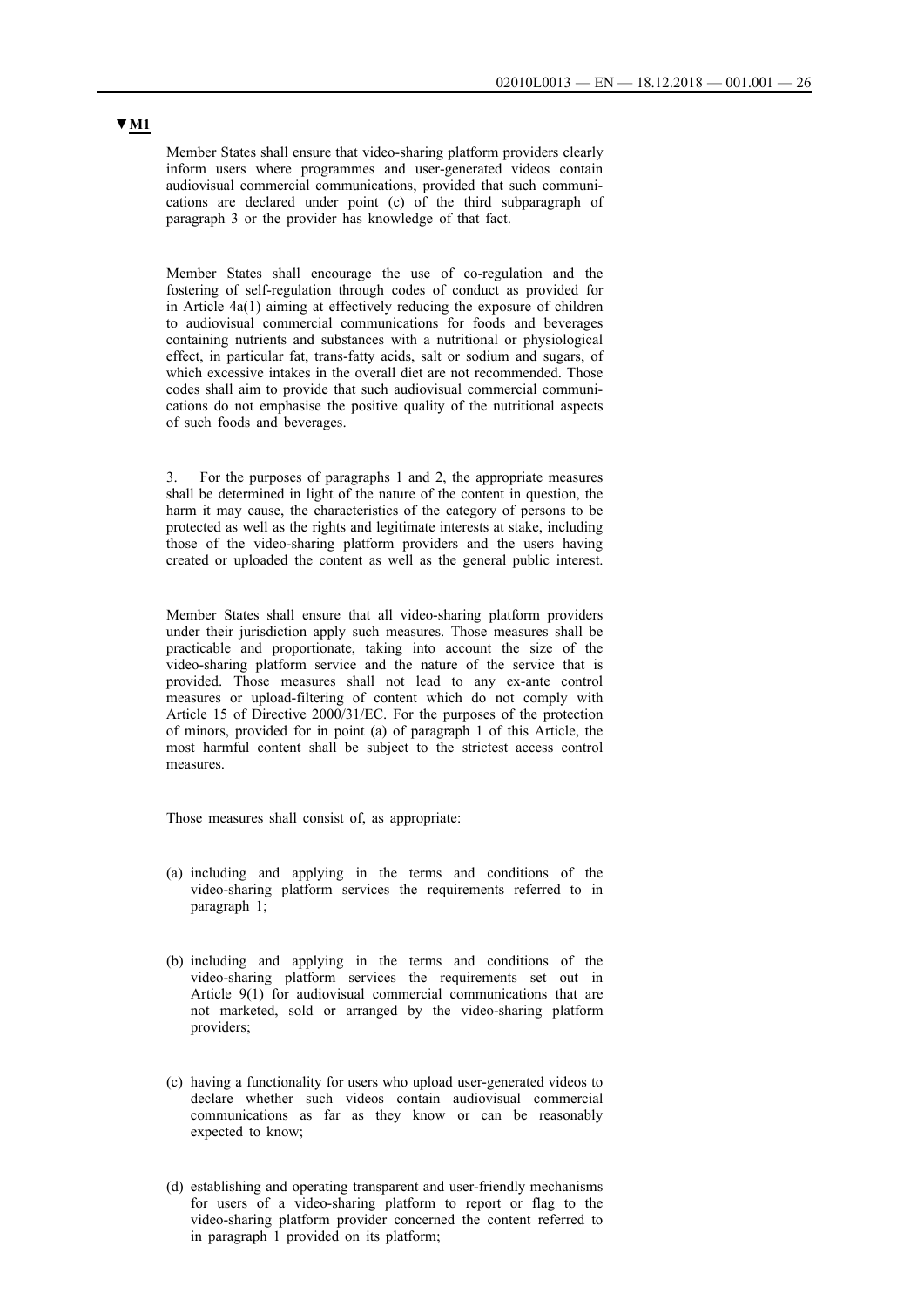- (e) establishing and operating systems through which video-sharing platform providers explain to users of video-sharing platforms what effect has been given to the reporting and flagging referred to in point (d);
- (f) establishing and operating age verification systems for users of video-sharing platforms with respect to content which may impair the physical, mental or moral development of minors;
- (g) establishing and operating easy-to-use systems allowing users of video-sharing platforms to rate the content referred to in paragraph 1;
- (h) providing for parental control systems that are under the control of the end-user with respect to content which may impair the physical, mental or moral development of minors;
- (i) establishing and operating transparent, easy-to-use and effective procedures for the handling and resolution of users' complaints to the video-sharing platform provider in relation to the implementation of the measures referred to in points (d) to (h);
- (j) providing for effective media literacy measures and tools and raising users' awareness of those measures and tools.

Personal data of minors collected or otherwise generated by video-sharing platform providers pursuant to points (f) and (h) of the third subparagraph shall not be processed for commercial purposes, such as direct marketing, profiling and behaviourally targeted advertising.

4. For the purposes of the implementation of the measures referred to in paragraphs 1 and 3 of this Article, Member States shall encourage the use of co-regulation as provided for in Article 4a(1).

5. Member States shall establish the necessary mechanisms to assess the appropriateness of the measures referred to in paragraph 3 taken by video-sharing platform providers. Member States shall entrust the assessment of those measures to the national regulatory authorities or bodies.

6. Member States may impose on video-sharing platform providers measures that are more detailed or stricter than the measures referred to in paragraph 3 of this Article. When adopting such measures, Member States shall comply with the requirements set out by applicable Union law, such as those set out in Articles 12 to 15 of Directive 2000/31/EC or Article 25 of Directive 2011/93/EU.

7. Member States shall ensure that out-of-court redress mechanisms are available for the settlement of disputes between users and video-sharing platform providers relating to the application of paragraphs 1 and 3. Such mechanisms shall enable disputes to be settled impartially and shall not deprive the user of the legal protection afforded by national law.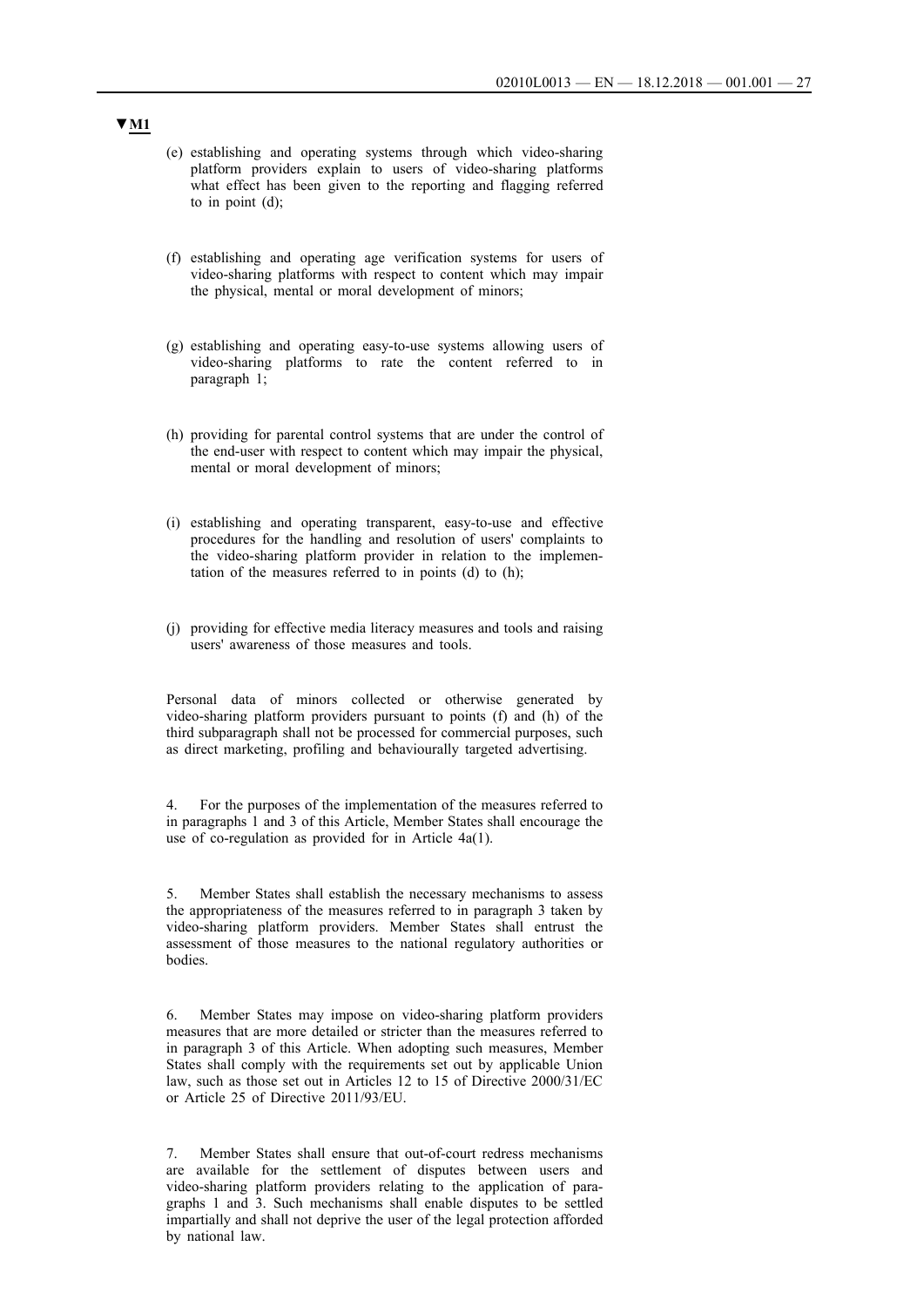8. Member States shall ensure that users can assert their rights before a court in relation to video-sharing platform providers pursuant to paragraphs 1 and 3.

9. The Commission shall encourage video-sharing platform providers to exchange best practices on co-regulatory codes of conduct referred to in paragraph 4.

10. Member States and the Commission may foster self-regulation through Union codes of conduct referred to in Article 4a(2).

# **▼B**

#### CHAPTER X

## **CONTACT COMMITTEE**

## *Article 29*

1. A contact committee is established under the aegis of the Commission. It shall be composed of representatives of the competent authorities of the Member States. It shall be chaired by a representative of the Commission and meet either on his initiative or at the request of the delegation of a Member State.

- 2. The tasks of the contact committee shall be:
- (a) to facilitate effective implementation of this Directive through regular consultation on any practical problems arising from its application, and particularly from the application of Article 2, as well as on any other matters on which exchanges of views are deemed useful;
- (b) to deliver own-initiative opinions or opinions requested by the Commission on the application by the Member States of this Directive;
- (c) to be the forum for an exchange of views on what matters should be dealt with in the reports which Member States must submit pursuant to Article 16(3) and on their methodology;
- (d) to discuss the outcome of regular consultations which the Commission holds with representatives of broadcasting organisations, producers, consumers, manufacturers, service providers and trade unions and the creative community;
- (e) to facilitate the exchange of information between the Member States and the Commission on the situation and the development of regulatory activities regarding audiovisual media services, taking account of the Union's audiovisual policy, as well as relevant developments in the technical field;
- (f) to examine any development arising in the sector on which an exchange of views appears useful.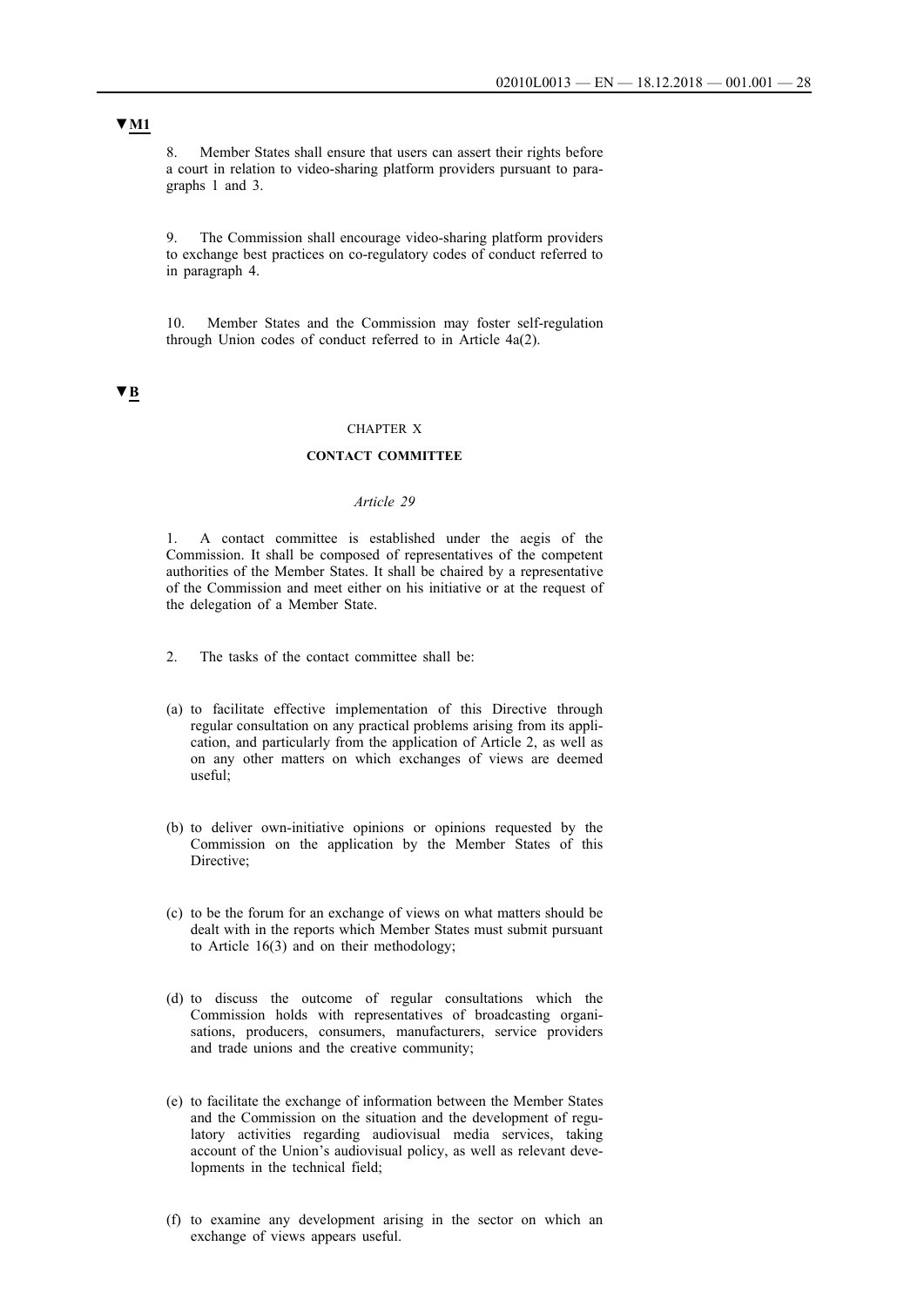#### CHAPTER XI

#### **▼M1 REGULATORY AUTHORITIES AND BODIES OF THE MEMBER STATES**

### *Article 30*

1. Each Member State shall designate one or more national regulatory authorities, bodies, or both. Member States shall ensure that they are legally distinct from the government and functionally independent of their respective governments and of any other public or private body. This shall be without prejudice to the possibility for Member States to set up regulators having oversight over different sectors.

2. Member States shall ensure that national regulatory authorities or bodies exercise their powers impartially and transparently and in accordance with the objectives of this Directive, in particular media pluralism, cultural and linguistic diversity, consumer protection, accessibility, non-discrimination, the proper functioning of the internal market and the promotion of fair competition.

National regulatory authorities or bodies shall not seek or take instructions from any other body in relation to the exercise of the tasks assigned to them under national law implementing Union law. This shall not prevent supervision in accordance with national constitutional law.

Member States shall ensure that the competences and powers of the national regulatory authorities or bodies, as well as the ways of making them accountable are clearly defined in law.

4. Member States shall ensure that national regulatory authorities or bodies have adequate financial and human resources and enforcement powers to carry out their functions effectively and to contribute to the work of ERGA. Member States shall ensure that national regulatory authorities or bodies are provided with their own annual budgets, which shall be made public.

5. Member States shall lay down in their national law the conditions and the procedures for the appointment and dismissal of the heads of national regulatory authorities and bodies or the members of the collegiate body fulfilling that function, including the duration of the mandate. The procedures shall be transparent, non-discriminatory and guarantee the requisite degree of independence. The head of a national regulatory authority or body or the members of the collegiate body fulfilling that function within a national regulatory authority or body may be dismissed if they no longer fulfil the conditions required for the performance of their duties which are laid down in advance at national level. A dismissal decision shall be duly justified, subject to prior notification and made available to the public.

6. Member States shall ensure that effective appeal mechanisms exist at national level. The appeal body, which may be a court, shall be independent of the parties involved in the appeal.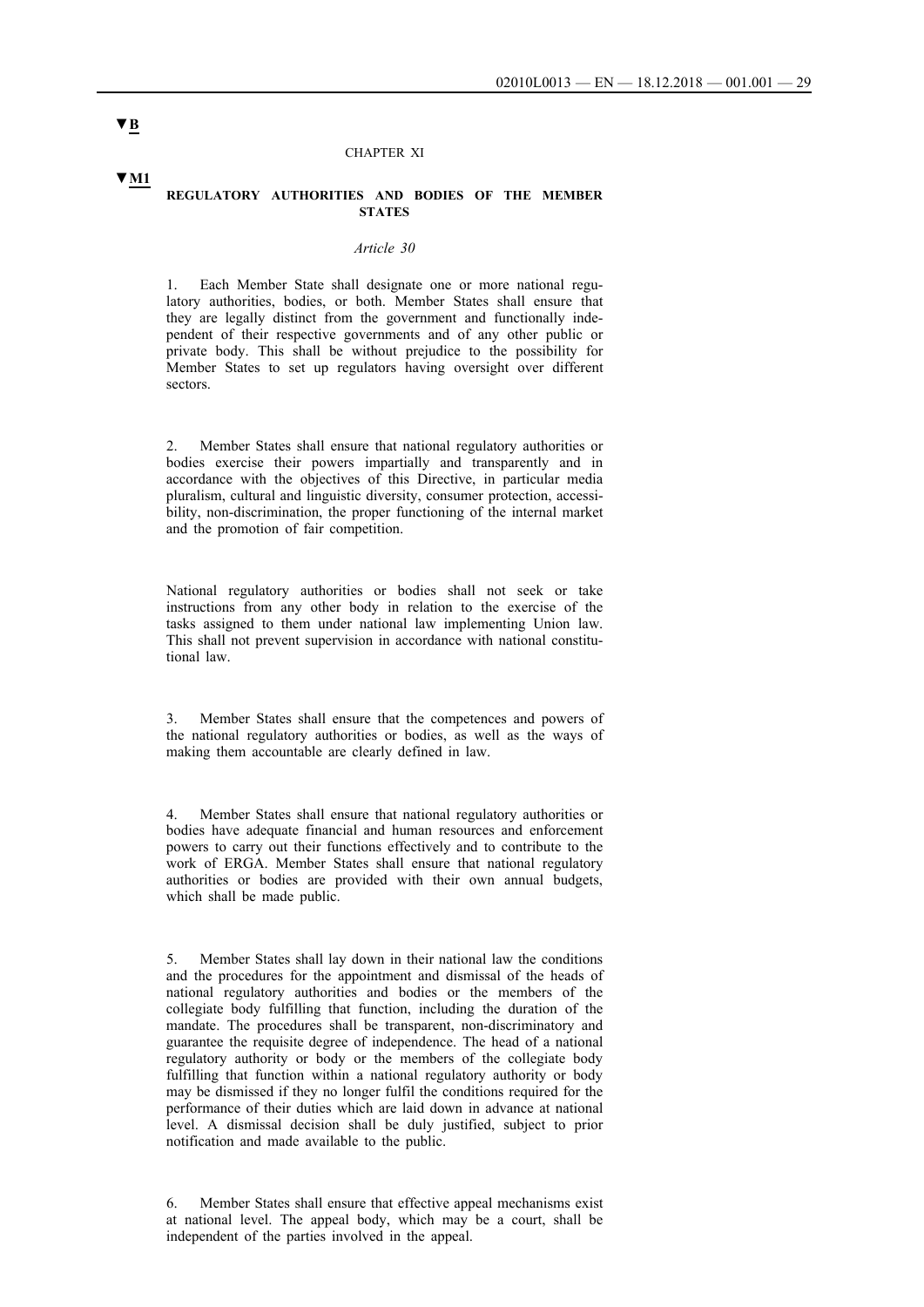Pending the outcome of the appeal, the decision of the national regulatory authority or body shall stand, unless interim measures are granted in accordance with national law.

#### *Article 30a*

1. Member States shall ensure that national regulatory authorities or bodies take appropriate measures to provide each other and the Commission with the information necessary for the application of this Directive, in particular Articles 2, 3 and 4.

2. In the context of the information exchange under paragraph 1, when national regulatory authorities or bodies receive information from a media service provider under their jurisdiction that it will provide a service wholly or mostly directed at the audience of another Member State, the national regulatory authority or body in the Member State having jurisdiction shall inform the national regulatory authority or body of the targeted Member State.

If the regulatory authority or body of a Member State whose territory is targeted by a media service provider under the jurisdiction of another Member State sends a request concerning the activities of that provider to the regulatory authority or body of the Member State having jurisdiction over it, the latter regulatory authority or body shall do its utmost to address the request within two months, without prejudice to stricter time limits applicable pursuant to this Directive. When requested, the regulatory authority or body of the targeted Member State shall provide any information to the regulatory authority or body of the Member State having jurisdiction that may assist it in addressing the request.

#### *Article 30b*

The European Regulators Group for Audiovisual Media Services (ERGA) is hereby established.

2. It shall be composed of representatives of national regulatory authorities or bodies in the field of audiovisual media services with primary responsibility for overseeing audiovisual media services, or where there is no national regulatory authority or body, by other representatives as chosen through their procedures. A Commission representative shall participate in ERGA meetings.

- 3. ERGA shall have the following tasks:
- (a) to provide technical expertise to the Commission:
	- in its task to ensure a consistent implementation of this Directive in all Member States,
	- on matters related to audiovisual media services within its competence;
- (b) to exchange experience and best practices on the application of the regulatory framework for audiovisual media services, including on accessibility and media literacy;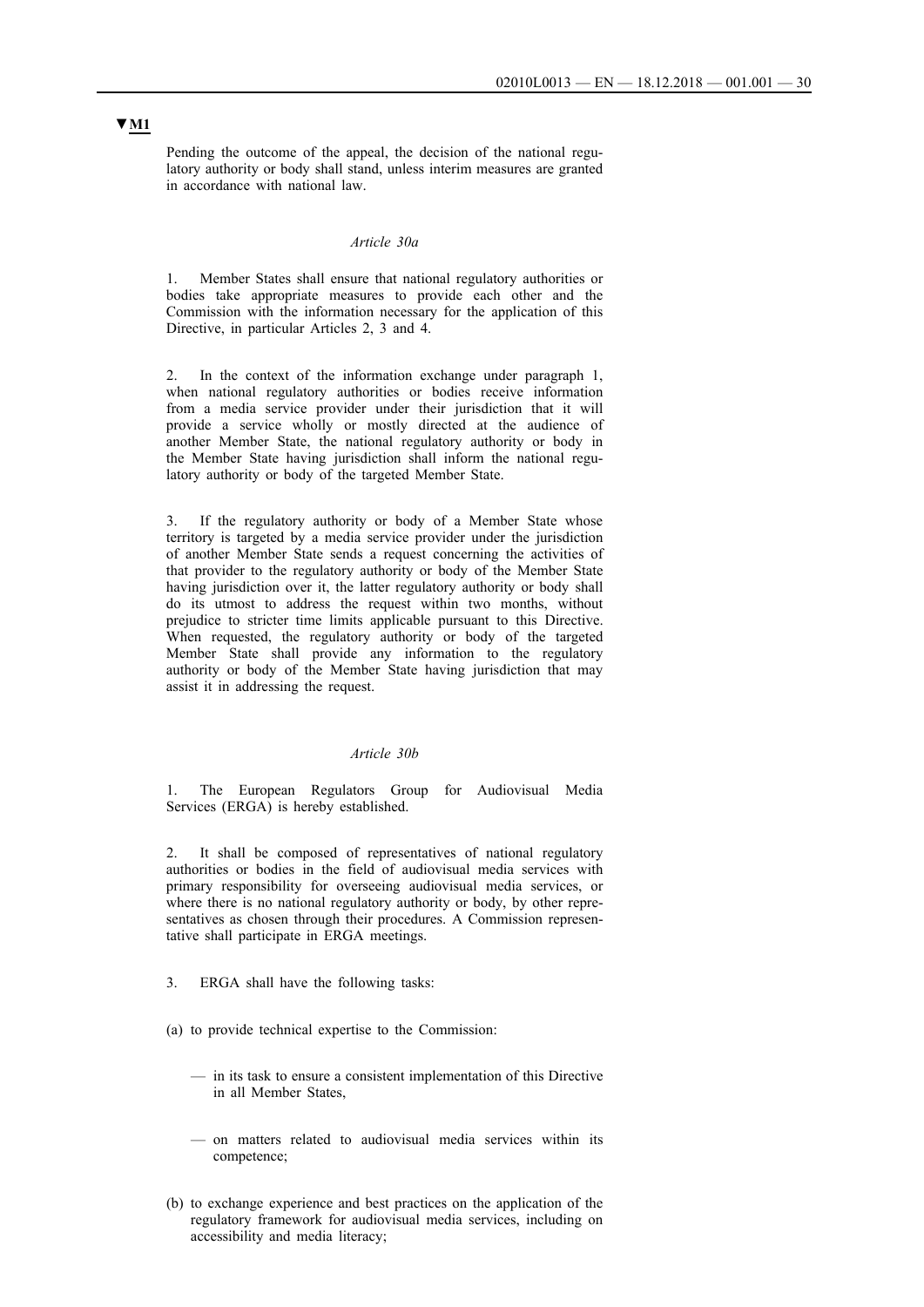- (c) to cooperate and provide its members with the information necessary for the application of this Directive, in particular as regards Articles 3, 4 and 7;
- (d) to give opinions, when requested by the Commission, on the technical and factual aspects of the issues pursuant to Article 2(5c), Article 3(2) and (3), point (c) of Article 4(4) and Article 28a(7).
- 4. ERGA shall adopt its rules of procedure.

#### **▼B**

#### CHAPTER XII

## **FINAL PROVISIONS**

#### *Article 31*

In fields which this Directive does not coordinate, it shall not affect the rights and obligations of Member States resulting from existing conventions dealing with telecommunications or broadcasting.

#### *Article 32*

Member States shall communicate to the Commission the text of the main provisions of national law which they adopt in the field covered by this Directive.

# **▼M1**

## *Article 33*

The Commission shall monitor Member States' application of this **Directive** 

By 19 December 2022 at the latest, and every three years thereafter, the Commission shall submit to the European Parliament, to the Council and to the European Economic and Social Committee a report on the application of this Directive.

By 19 December 2026 at the latest, the Commission shall submit to the European Parliament and the Council an *ex post* evaluation, accompanied where appropriate by proposals for its review, of the impact of this Directive and its added value.

The Commission shall keep the Contact Committee and ERGA duly informed of the others' work and activities.

The Commission shall ensure that information received from Member States on any measure that they have taken in the fields coordinated by this Directive is communicated to the Contact Committee and ERGA.

## *Article 33a*

1. Member States shall promote and take measures for the development of media literacy skills.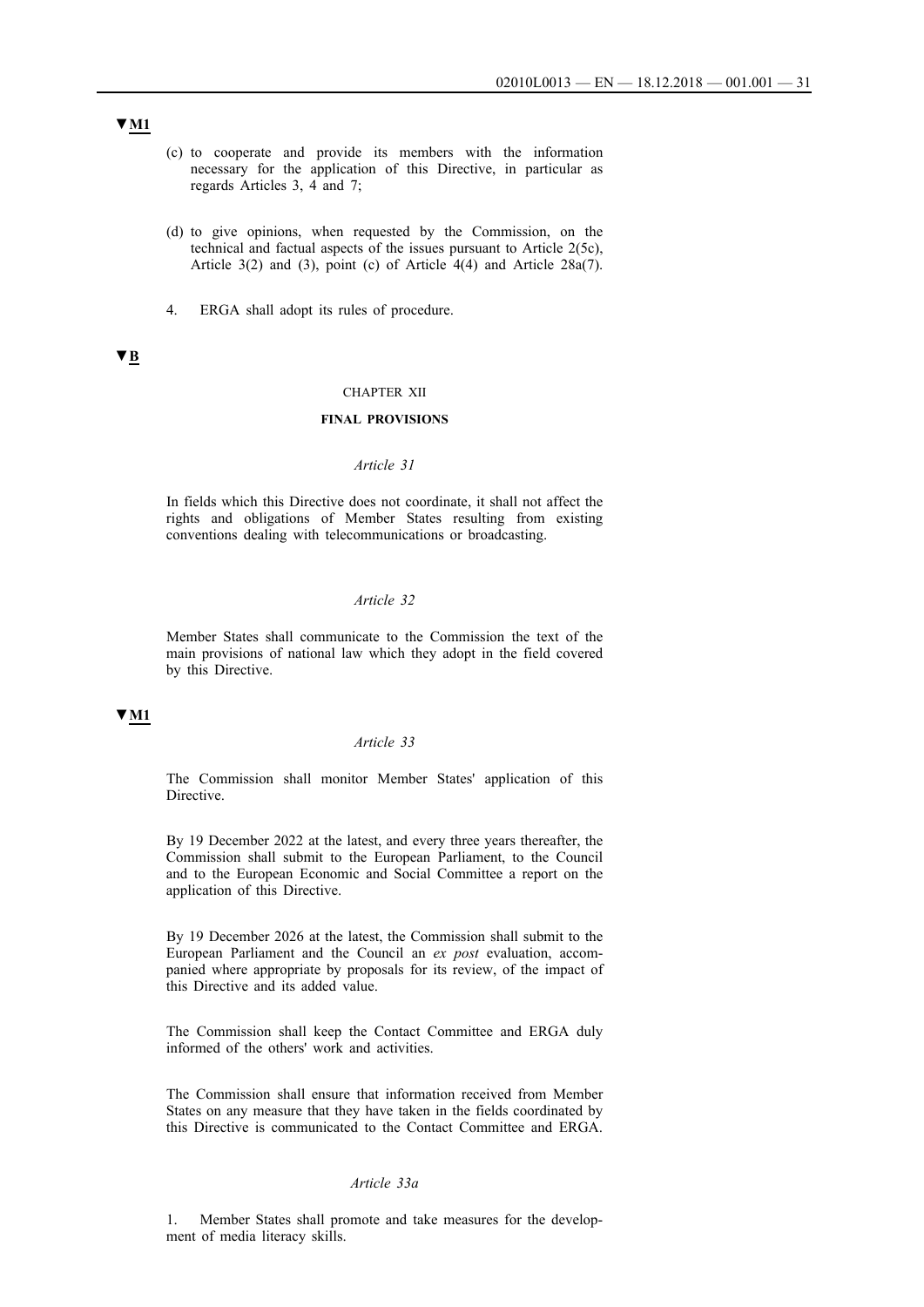2. By 19 December 2022 and every three years thereafter, Member States shall report to the Commission on the implementation of paragraph 1.

3. The Commission shall, after consulting the Contact Committee, issue guidelines regarding the scope of such reports.

# **▼B**

### *Article 34*

Directive 89/552/EEC, as amended by the Directives listed in Annex I, Part A, is repealed, without prejudice to the obligations of the Member States relating to the time limits for transposition into national law of the Directives set out in Annex I, Part B.

References to the repealed Directive shall be construed as references to this Directive and shall be read in accordance with the correlation table in Annex II.

## *Article 35*

This Directive shall enter into force on the 20th day following its publication in the *Official Journal of the European Union*.

### *Article 36*

This Directive is addressed to the Member States.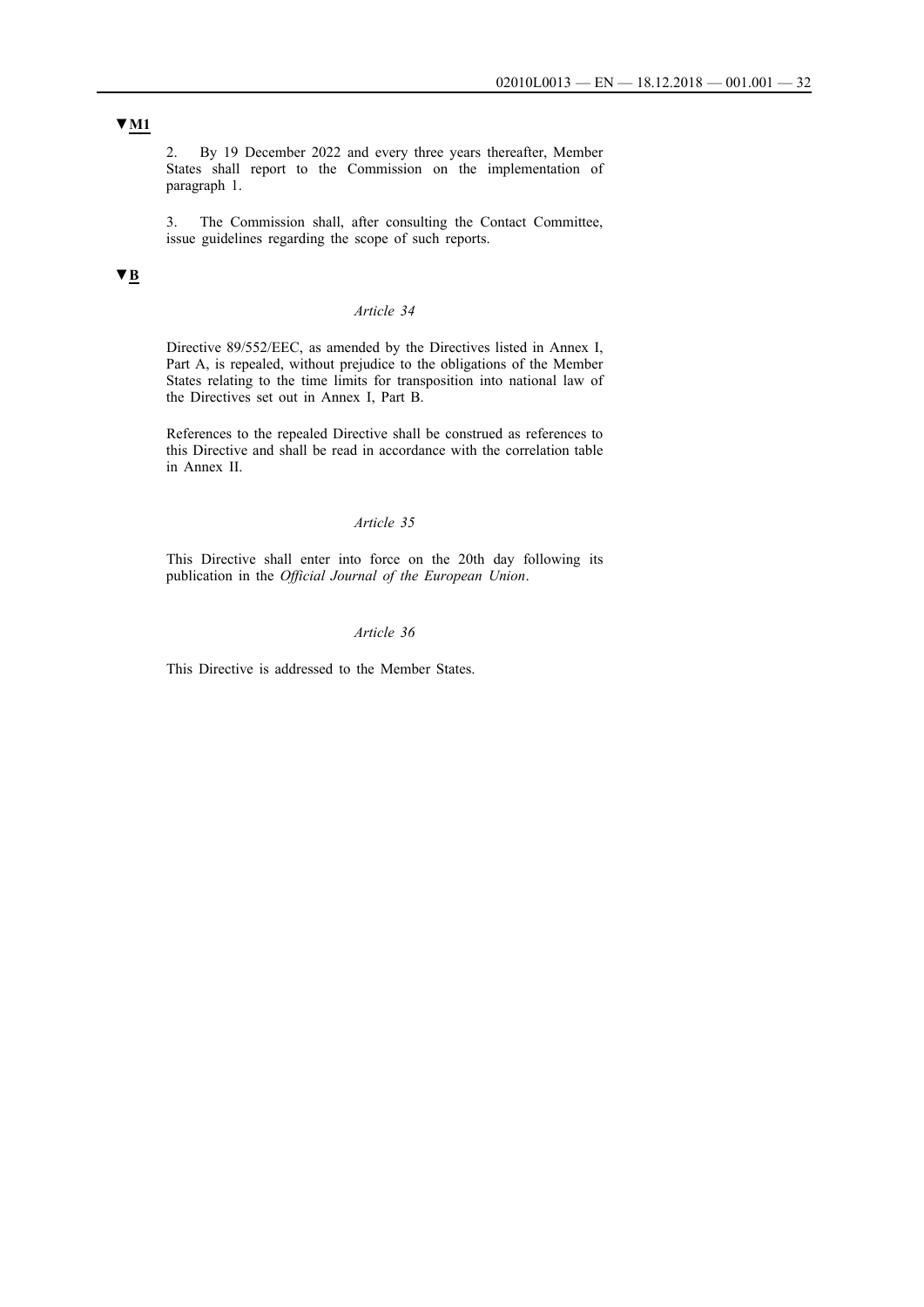## *ANNEX I*

#### PART A

# **Repealed Directive with list of its successive amendments**

(referred to in Article 34)

Council Directive 89/552/EEC (OJ L 298, 17.10.1989, p. 23)

> Directive 97/36/EC of the European Parliament and of the Council (OJ L 202, 30.7.1997, p. 60)

Directive 2007/65/EC of the European Parliament and of the Council (OJ L 332, 18.12.2007, p. 27) only Article 1

#### PART B

#### **List of time limits for transposition into national law**

(referred to in Article 34)

| Directive  | Time limit for transposition |
|------------|------------------------------|
| 89/552/EEC | 3 October 1991               |
| 97/36/EC   | 31 December 1998             |
| 2007/65/EC | 19 December 2009             |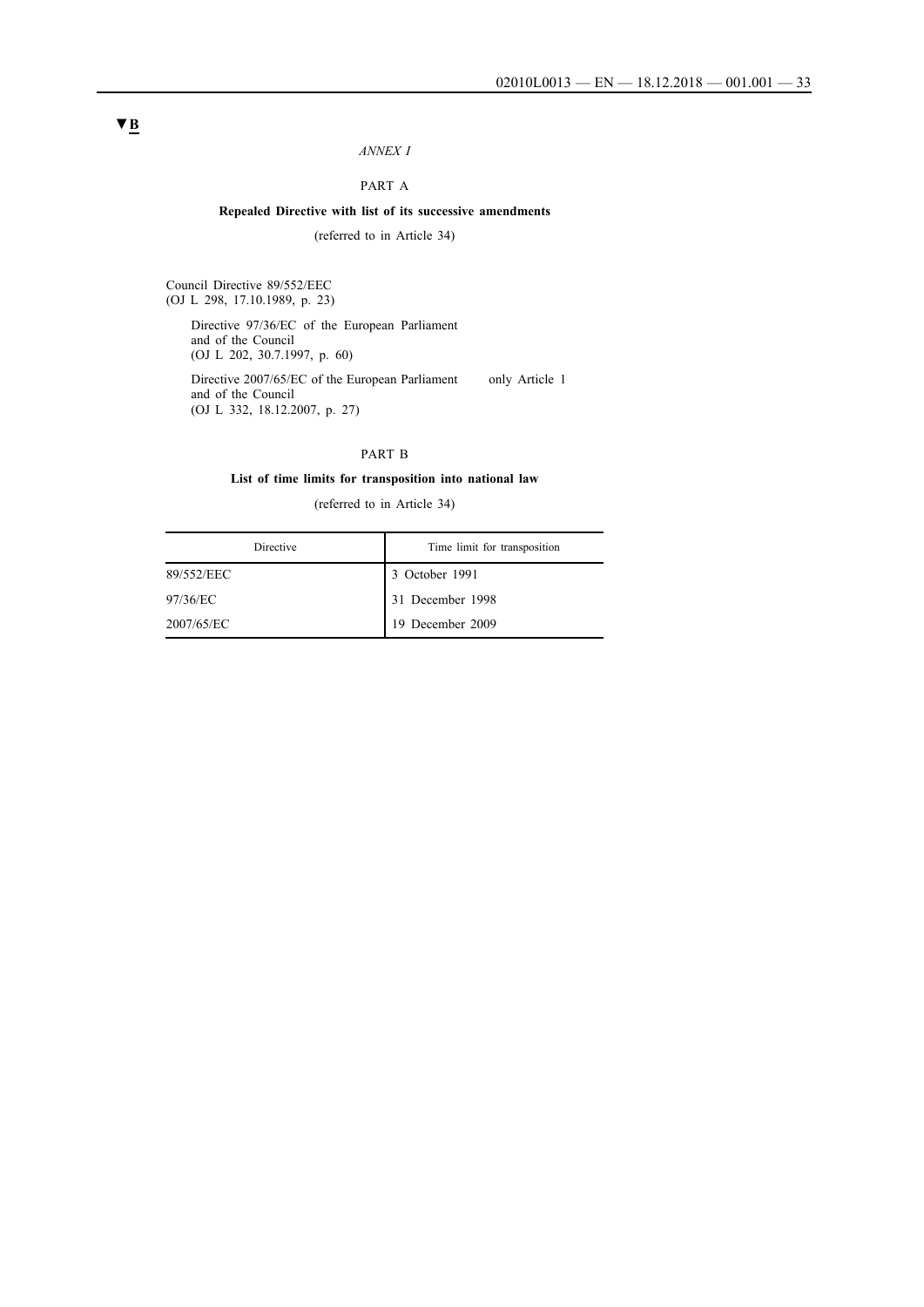# *ANNEX II*

# **CORRELATION TABLE**

| Directive 89/552/EEC                                       | This Directive                                           |
|------------------------------------------------------------|----------------------------------------------------------|
| Article 1, introductory wording                            | Article 1(1), introductory wording                       |
| Article $1(a)$ , introductory wording                      | Article $1(1)(a)$ , introductory wording                 |
| Article $1(a)$ , first indent                              | Article $1(1)(a)(i)$                                     |
| Article 1(a), second indent                                | Article $1(1)(a)(ii)$                                    |
| Article $1(b)$ to $(m)$                                    | Article $1(1)(b)$ to $(m)$                               |
| Article $1(n)(i)$ , introductory wording                   | Article $1(1)(n)$ , introductory wording                 |
| Article $1(n)(i)$ , first indent                           | Article $1(1)(n)(i)$                                     |
| Article $1(n)(i)$ , second indent                          | Article $1(1)(n)(ii)$                                    |
| Article $1(n)(i)$ , third indent                           | Article $1(1)(n)(iii)$                                   |
| Article $1(n)(i)$ , fourth indent                          | Article $1(2)$                                           |
| Article $1(n)(ii)$ , introductory wording                  | Article $1(3)$ , introductory wording                    |
| Article $1(n)(ii)$ , first indent                          | Article $1(3)(i)$                                        |
| Article $1(n)(ii)$ , second indent                         | Article $1(3)(ii)$                                       |
| Article $1(n)(ii)$ , third indent                          | Article $1(3)(iii)$                                      |
| Article $1(n)(iii)$                                        | Article $1(4)$                                           |
| Article 2                                                  | Article 2                                                |
| Article 2a(1), (2) and (3)                                 | Article $3(1)$ , $(2)$ and $(3)$                         |
| Article $2a(4)$ , introductory wording                     | Article $3(4)$ , introductory wording                    |
| Article $2a(4)(a)$                                         | Article $3(4)(a)$                                        |
| Article $2a(4)(b)$ , introductory wording                  | Article $3(4)(b)$ , introductory wording                 |
| Article $2a(4)(b)$ , first indent                          | Article $3(4)(b)(i)$                                     |
| Article $2a(4)(b)$ , second indent                         | Article $3(4)(b)(ii)$                                    |
| Article $2a(5)$ and $(6)$                                  | Article $3(5)$ and $(6)$                                 |
| Article 3                                                  | Article 4                                                |
| Article 3a                                                 | Article 5                                                |
| Article 3b                                                 | Article 6                                                |
| Article 3c                                                 | Article 7                                                |
| Article 3d                                                 | Article 8                                                |
| Article 3e                                                 | Article 9                                                |
| Article 3f                                                 | Article 10                                               |
| Article $3g(1)$                                            | Article $11(2)$                                          |
| Article $3g(2)$ , first subparagraph, introductory wording | Article 11(3), first subparagraph, introductory wording  |
| Article 3g(2), first subparagraph, first indent            | Article 11(3), first subparagraph, point (a)             |
| Article $3g(2)$ , first subparagraph, second indent        | Article 11(3), first subparagraph, point (b)             |
| Article $3g(2)$ , second, third and fourth subparagraphs   | Article $11(3)$ , second, third and fourth subparagraphs |
| Article $3g(3)$                                            | Article $11(4)$                                          |
| Article $3g(4)$                                            | Article $11(1)$                                          |
| Article 3h                                                 | Article 12                                               |
| Article 3i                                                 | Article 13                                               |
| Article 3j                                                 | Article 14                                               |